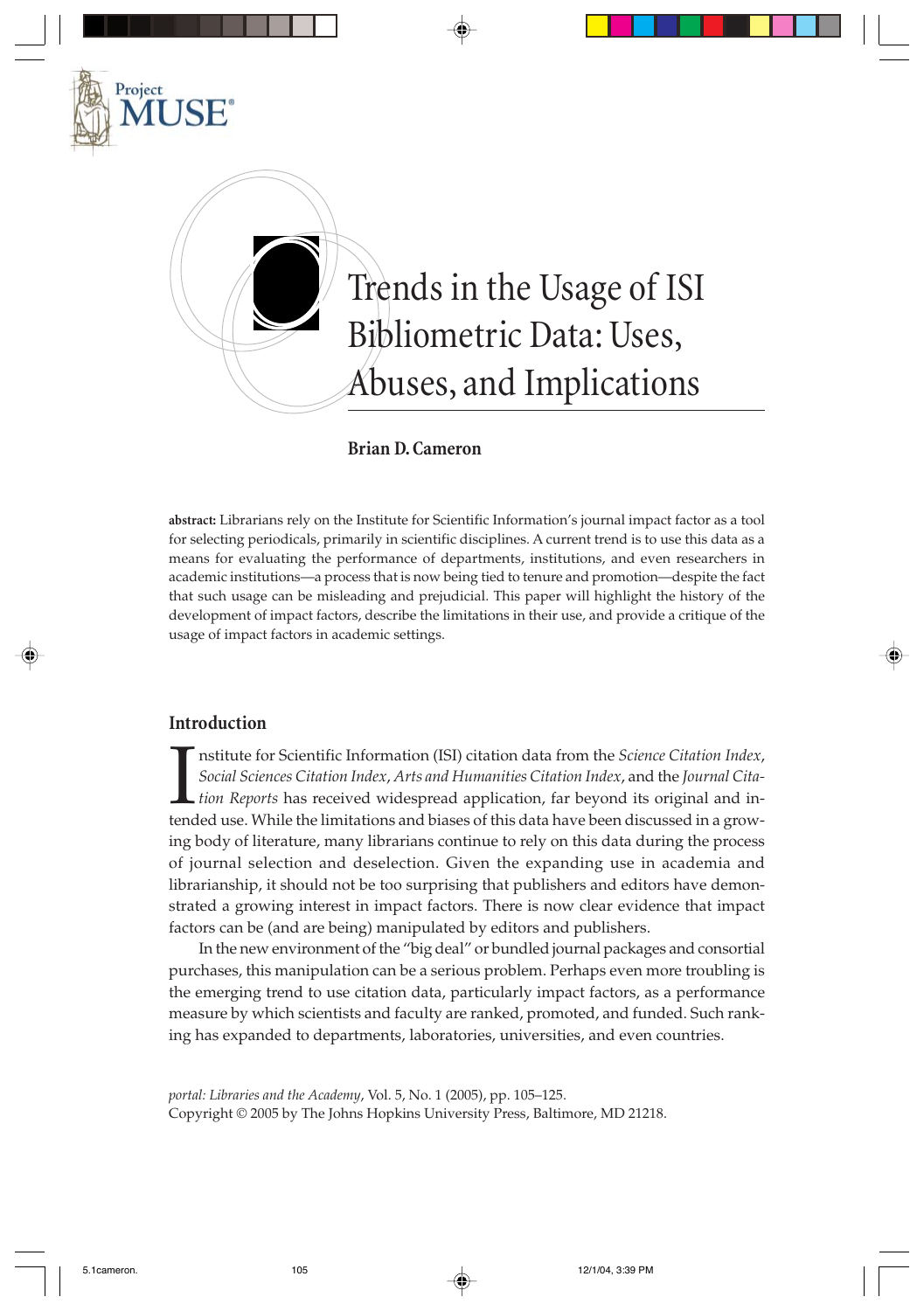The development of citation indexes and impact factors, the manner in which this data has been used in the past and present, and the implications of emerging uses are discussed. The limitations of ISI data are also presented. Despite the many problems of this bibliometric tool, it is unlikely that the most well known mechanism for addressing journal quality will be abandoned. However, it is clear that researchers, librarians, editors, publishers, and other stakeholders need a clearer understanding of ISI data if they are to use it in a more sophisticated and critical way.

#### **Brief History of Citation Indexes and Impact Factors**

In 1955, Eugene Garfield, the founder of the Institute for Scientific Information—originally called Eugene Garfield and Associates—proposed a "citation index that offered a new approach to subject control of the literature of science"; and he argued that this "association-of-ideas index" would help to bridge the gap of the subject approach to indexing.1 Garfield recognized that citation indexes offered several advantages over subject indexes. Citation indexes can assist searchers in identifying relationships among articles more easily than can be accomplished with subject indexes—"the compilation of citation indexes is . . . well suited to man-machine indexing methods that do not require indexers who are subject specialists"; and since citations are simply bibliographic descriptions, they will not become obsolete, as can happen to terms in subject indexes.<sup>2</sup>

Even at this early stage, Garfield may have been looking ahead to a unified index to scientific literature that would be "current, free of semantic difficulties, and not dependent on the subject knowledge of the indexers."3 Such an index, in Garfield's mind, could become the single point of departure for all literature searches and an indispensable research tool. More immediately, citation indexes were seen as a means of dealing with the publishing explosion. The rapid growth of scientific, technical, and medical literature after World War II resulted in some indexing delays lasting six months to several years. Therefore it took researchers much longer to locate relevant papers. This was especially true as fields became more interdisciplinary and many subject indexes restricted coverage to a single field.

Garfield was aware that a citation index had been in place for legal literature since 1873 when Frank Shepard began the process of listing each time Illinois Supreme Court cases were cited or affected by a later case.4 This system became so important that Shepard's name became a verb, and case verification is generally referred to as Shepardizing. Since then, this approach has gained wide acceptance and is the basis of Google's page-rank system, which determines the value of a page based in part on the number of pages that link to it.

Despite Shepard and other earlier precedents, Garfield's idea was revolutionary; primarily because he envisioned the use of computers in the process of index compilation, and he recognized that the importance—or impact—of published research could be measured through a citation index. As such, he envisioned an index that would include articles and all of the articles referred to by the article. "The system," he wrote, "would provide a complete listing, for the publications covered, of all the original articles that had referred to the article in question."5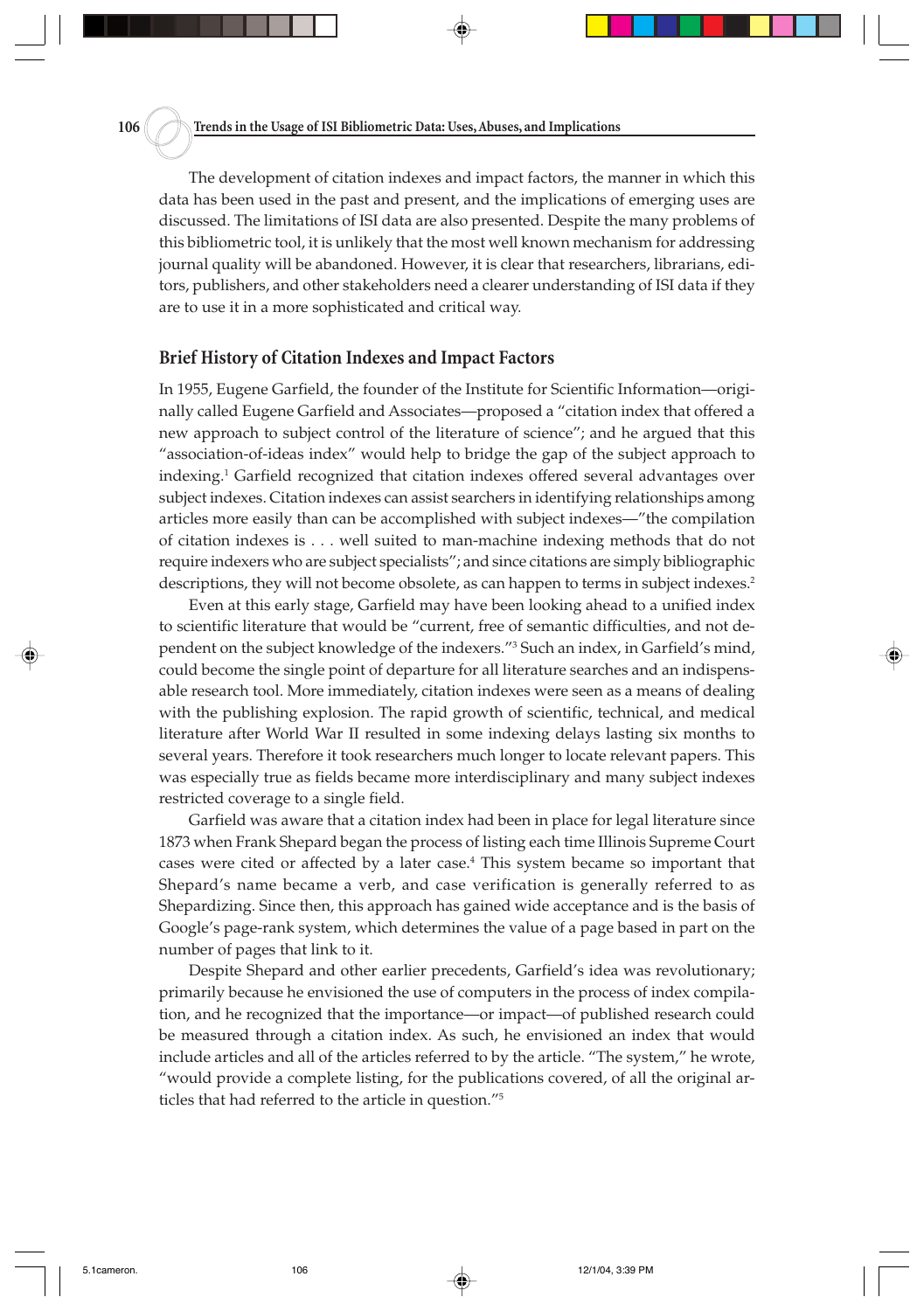Garfield recognized the utility of a citation index in historical research, such as "when one is trying to evaluate the significance of a particular work and its impact on the literature and thinking of the period."6 Research in the history of science would also benefit from the creation of a citation index. Such an index would make it possible to study interaction among fields and "an historical account of development of scientific thought can be constructed."7 An example is the tracing of the history of the development of DNA modeling.

#### **Librarians and Impact Measurement**

Ranking of scientific journals has been a preoccupation of the library profession for some time. One of the first reported attempts by librarians to quantify the importance of published scientific research was conducted by P. L. K. Gross and E. M. Gross and published in 1927. These researchers conducted a study of citation patterns in order to determine the most important journals in chemistry by simply counting the number of citations in the *Journal of the American Chemical Society* and then ranking these journals in order of frequency of citation.<sup>8</sup> Many librarians have subsequently employed this method, expanded to include citation counts from a broad range of journals, to improve collections. A further published example is the research conducted by Herman H. Fussler to rank journals in physics and chemistry in the United States.<sup>9</sup>

In an article published in the *Bulletin of the Medical Library Association* in 1944, Estelle Brodman criticized the method employed by Gross and Gross as unscientific and unscholarly by challenging its underlying assumptions. These assumptions were that the utility of a periodical to a professional is in "direct proportion to the number of times it is cited," that the periodicals used as the "base for tabulation are representative of the entire field," and that if several journals are "used as a base, all of them can be weighted equally."10 She found no correlation and concluded that the method was unsound. In challenging these assumptions, Brodman asked members of the Department of Physiology of the College of Physicians and Surgeons at Columbia University to list the most valuable journals in the field of physiology. She then used a Spearman rank-difference formula to examine differences in these lists and conducted a manual citation count in three physiology journals. She was able, finally, to conclude that all three of these assumptions were indeed false.<sup>11</sup>

There are many other examples of attempts to quantify the value of published research, some of which offer the same conclusion as Brodman. Even though Garfield was aware of these criticisms, he persisted with his plan to construct a citation database. Much later he argued, "While there are problems with taking citations at face value (e.g., self-citation, negative citation, window dressing, and politically motivated flattery) there is a strong correlation between citation rates and peer judgments that holds for many disciplines.<sup>12</sup> Garfield added that no better tool exists, and that "the use of [impact factor] as a measure of quality is widespread, because it fits well with the opinion we have in each field of the best journals in our specialty."13 Nevertheless, Garfield has referred to the development of the impact factor as a "mixed blessing."14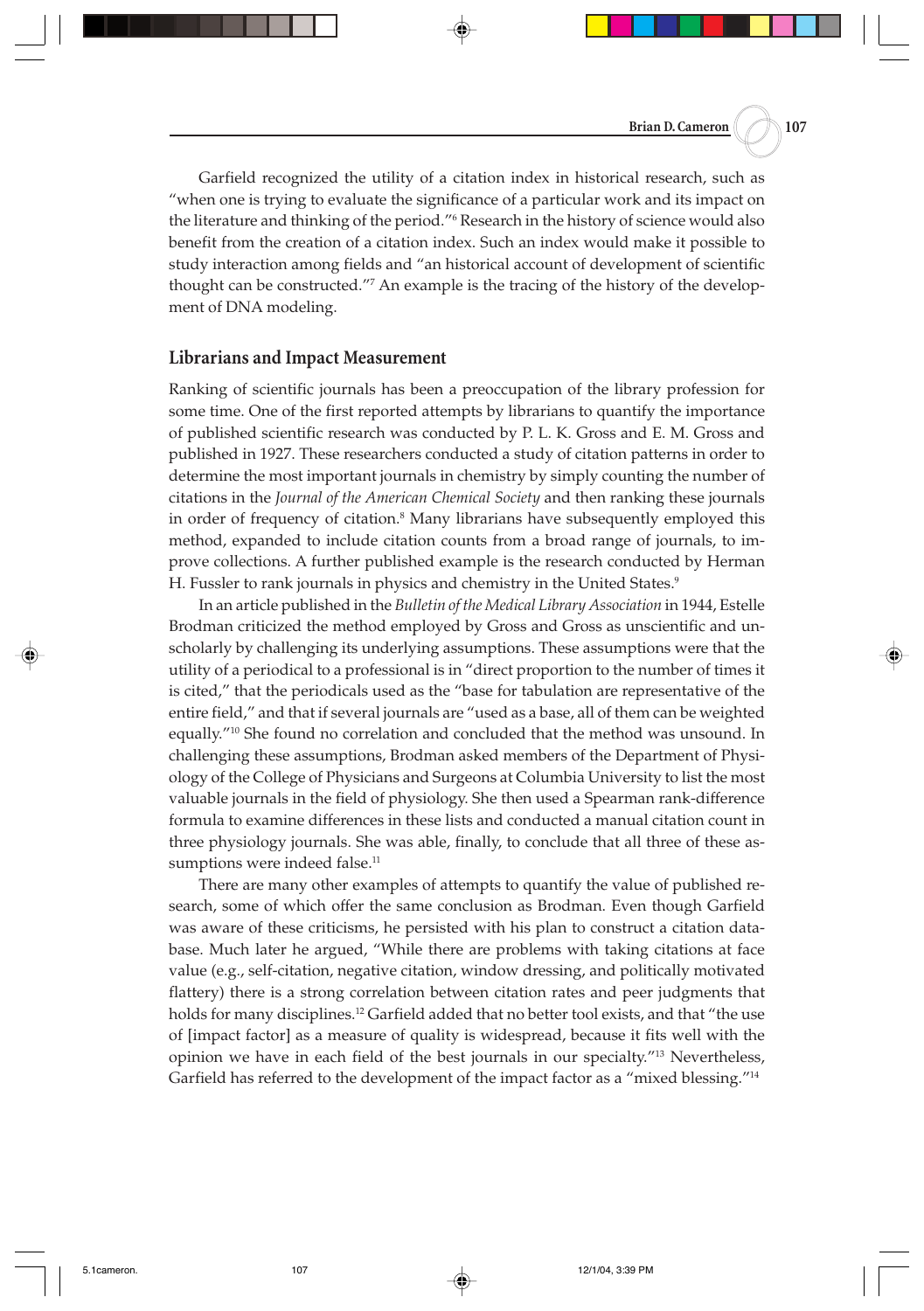## **What is an Impact Factor?**

The impact factor emerged from Garfield's work with citation indexes. He realized that he required a means for determining which journals should be included in the index.

In developing the impact factor, Garfield and his colleague Irving Sher recognized that they required a simple and fair means of comparing large journals with small journals.15 Ideally, this method of calculation would allow frequently issued journals to be compared with quarterly or annual publications and to compare older journals with newer ones. As we shall see, many critics argue that Garfield's impact factor has not managed to compensate for these discrepancies.

The Institute for Scientific Information's (ISI) journal impact factor is the ratio of articles published to articles cited during a rolling two-year window. ISI calculates these numbers from its citation indexes and publishes the data annually in *Journal Citation Reports*. For example, to calculate a journal's impact factor for the year 2000, the following formula is used:

year 2000 citations to 1998 + 1999 articles articles published in 1998 + 1999

Example: Citations in 2000 to articles published in:  $1998 = 22,150$  $1999 = 21,175$  $1998 + 1999 = 43,325$ 

Number of articles published in:  $1998 = 1,100$  $1999 = 975$  $1998 + 1999 = 2,075$ 

Citations to articles  $=$  43,325 Number articles published  $= 2,075 = 20.878$ 

The publication types included in the numerator and the denominator differ. The denominator includes citable—or source—resources, including articles, notes, and reviews.

**The benefits of using impact factors as a means of scholarly evaluation appear to be few. It is considered to be an inadequate measure, and even proponents point out its weaknesses.**

The numerator, on the other hand, contains citations to all document types, including letters and meeting abstracts. This arrangement has come to be regarded as a serious flaw, because those journals with a

vibrant correspondence section, for example, can realize much higher impact factors.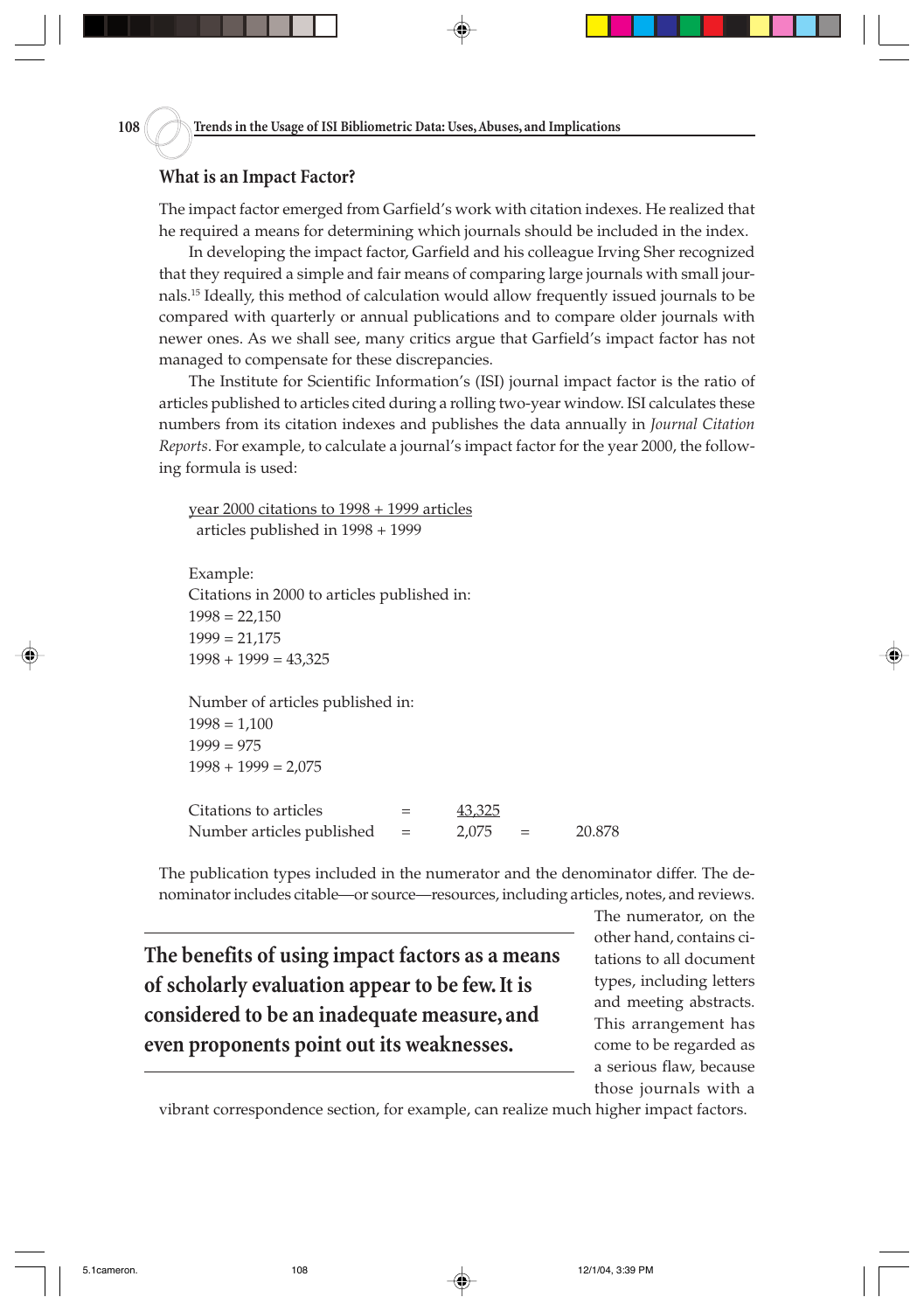## **The Deficiencies of Impact Factors**

Impact factors are now a well-established and best-known measure of a journal's relative importance. The benefits of using impact factors as a means of scholarly evaluation appear to be few. It is considered to be an inadequate measure, and even proponents point out its weaknesses. The deficiencies of ISI's journal impact factors have been widely reported in the scientific, medical, and technical literature, but largely ignored despite the fact that improvements and alternatives to impact factors have been suggested. The following section details the major criticisms.

### **The Two-Year Window**

Impact factors are calculated by using citation data from the previous two years. In establishing the impact factor, Garfield examined the chronological distribution of citations, especially in biochemistry and molecular biology and noticed that approximately 25 percent of citations were to articles published very recently. "That two-year impact factor," Garfield wrote, "has proven to be a remarkable predictor of future performance but is certainly not flawless."16

The fact that Garfield concentrated on biochemistry and molecular biology has had major repercussions and has disadvantaged many low-impact disciplines and those journals with long publications lags. It is obvious that authors will cite articles published in the same journal, so faster publication will result in higher impact factors.<sup>17</sup> Subject area, then, has an enormous effect on impact factor. Those disciplines with faster publication cycles tend to be more dynamic. In medicine, many of the pre-clinical and traditional clinical sciences are low-profile and low-impact disciplines. Anatomy is a prime example of a discipline that is disadvantaged by impact factors. Impact factors favor journals that publish research in disciplines in which ideas turn over quickly or where knowledge is added to frequently. In other words, molecular biology and molecular genetics benefit, while anatomy, histology, ecology, orthopedics, dermatology, physiology, and mathematics, among others are disadvantaged. In these disciplines, few references are made in the two-year citation window. In anatomy, it can take 50 years or longer for ideas to be challenged or overturned. Taxonomy papers are routinely cited a century after publication.<sup>18</sup>

Per O. Seglen has argued that because citation habits and dynamics are so dissimilar among research areas, it is virtually impossible to make supportable comparisons based on citation rates and journal impact.19 For example, biochemistry and molecular biology articles are typically cited 500 percent more than articles in pharmacy. The average of citations per article varies greatly; and some areas, especially in the arts and humanities, can be considered to be uncited.<sup>20</sup>

### **Number of Journals Published in a Discipline**

Another issue regarding subject area is the number of journals published in a specific discipline. It has been reported that the greater the number of journals published in a subject area, the greater the overall impact factor for the discipline.<sup>21</sup> This finding helps to explain why some areas, such as immunology and anatomy, are considered to be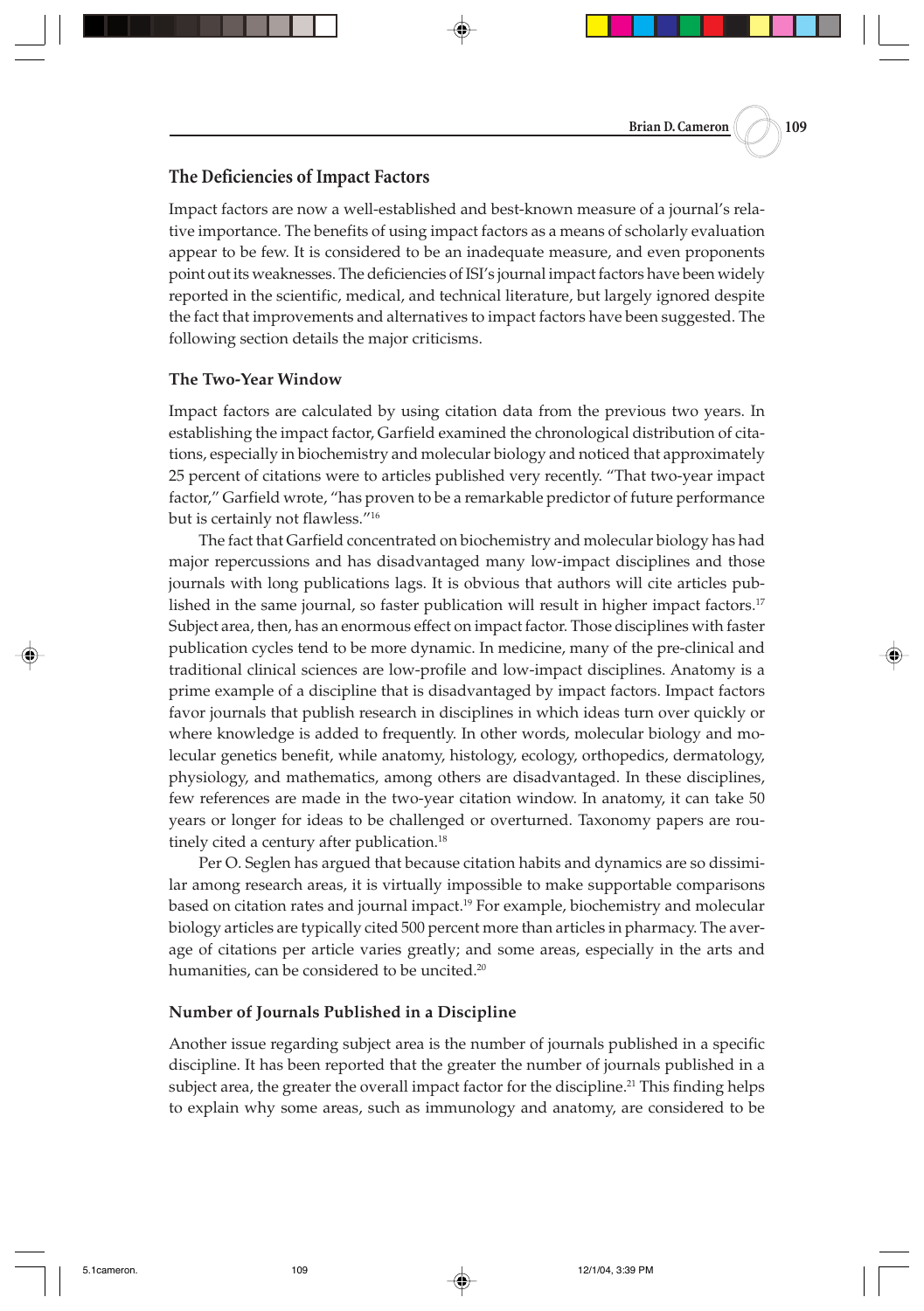low-impact disciplines. Low-impact disciplines tend to be low-publication disciplines with fewer journals. Publication output, then, is dependent on the discipline.<sup>22</sup>

#### **ISI Coverage**

ISI covers only a segment of the journals published in each discipline. Since the original purpose of impact factors was to assist The Institute for Scientific Information in selecting journals for coverage in *Current Contents* and the *Science Citation Index*, the coverage of journals could not be comprehensive. In 1997, it was estimated that the *Science Citation Index* covered a mere 2.5 percent of the world's scientific journals. In addition, the index excludes books as a source for citations. ISI argues that it indexes in the *Web of Science* those journals that are known to be of high quality and that have influence and impact. By this measure, new journals would appear to have faint hope of being included. In mathematics, many of the most highly cited publications are not even included in the ISI database.<sup>23</sup>

#### **Language**

The built-in bias of ISI's selection means that many foreign language journals are excluded. English language journals, as a result, have much higher impact factors.<sup>24</sup> The result is a citation database weighted heavily in favor of English language American journals.25 The other outcome is that many researchers in non-English speaking nations choose to publish in foreign journals, even if the journal is unavailable in his/her country, because it will ensure a greater amount of prestige.26 The *Canadian Medical Association Journal* has conceded that many Canadians "continue to send papers to foreign journals for publication."27 Some departmental chairs encourage faculty to submit to international, English language journals, to the disadvantage of local journals.<sup>28</sup> Another tactic is to seek international collaboration.29 Perhaps not surprisingly, editors of non-English language journals tend to favor manuscripts from their own country.<sup>30</sup>

#### **Are Impact Factors Representative?**

Among the primary criticisms of impact factors is that they can only measure average article citation rates. In other words, it indicates how many times, on average, a typical article is cited in a specific journal. It does not tell us if specific articles have been cited. Given this conclusion, one cannot assume that an article published in a high-impact journal is, by definition, an influential article or even widely cited.

Seglen, in his seminal article, "Why the Impact Factor of Journals Should Not Be Used for Evaluating Research," addressed this issue and effectively argued that impact factors are misleading and an inappropriate measure of scientific impact. Seglen concluded that the distribution of citations is extremely skewed. He argued, "The most cited 15 percent of the articles account for 50 percent of the citations, and the most cited 50 percent of the articles account for 90 percent of the citations. In other words, the most cited half of the articles are cited, on average, 10 times as often as the least cited half."31

While Seglen was able to conclude that the journal's impact factor is a "characteristic journal property that stays relatively constant over time," he suggested that the "citedness of the individual articles form an extremely skewed distribution, regardless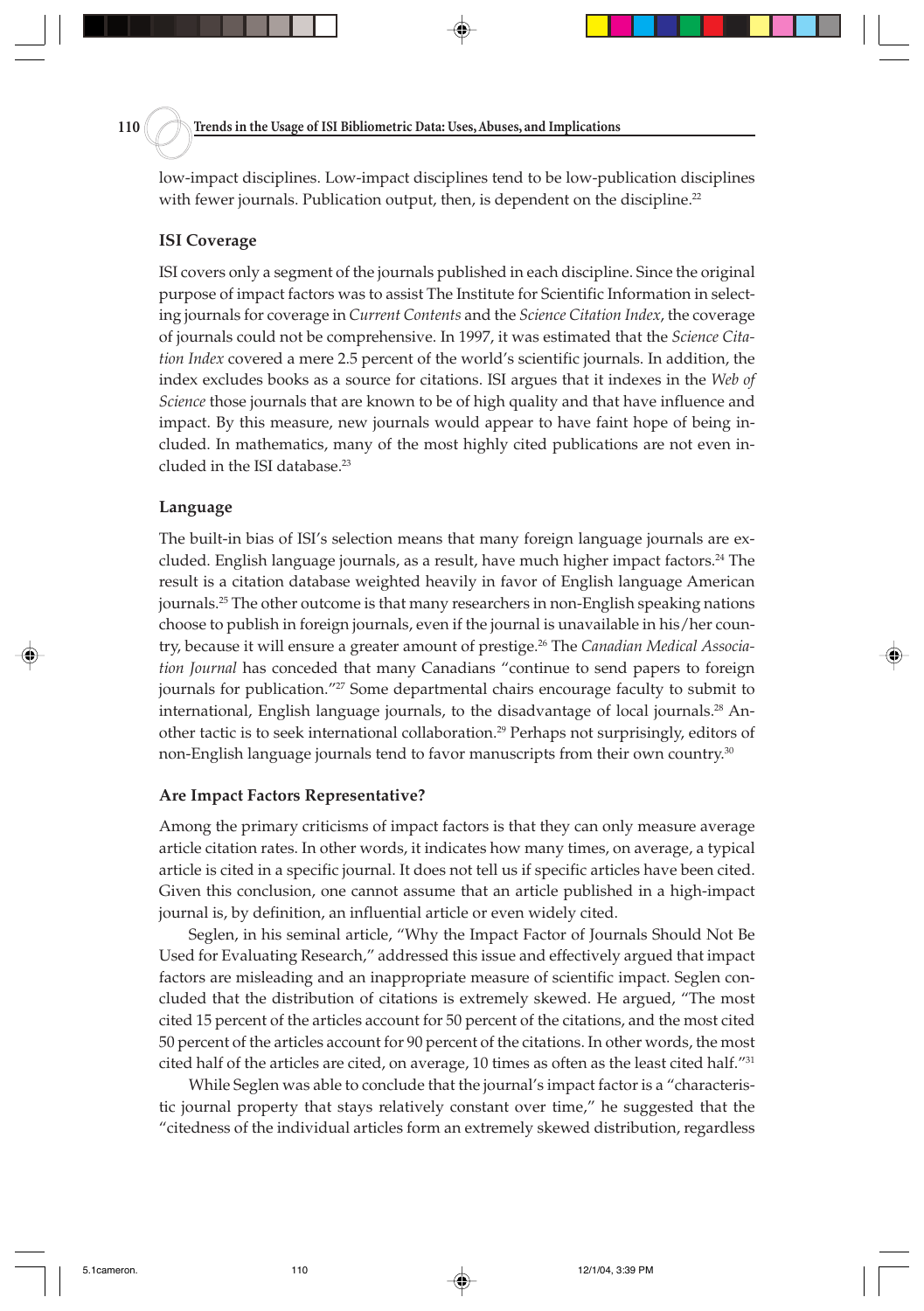of journal impact."32 His conclusion that the impact factor is not representative of the individual article and, therefore, "cannot be used as a proxy measure of article citedness" has been largely ignored, despite that fact that Eugene Garfield offered the same conclusion years earlier.33 Seglen added, "Articles from individual authors form equally skewed distributions, resulting in poor correlation between article citedness and journal impact, even at the author level."34

# **Publication Type**

Criticisms of journal impact factors run deeper. In many cases, the original citation is lost. Clifford Saper has observed that some research has made such an indelible impact that "it is immediately incorporated into the conceptual basis of a field, and its origin is quickly lost in the mists of time."<sup>35</sup> Similarly, journals that specialize in review articles (articles that publish summaries of past research) have much higher impact factors, because they function as surrogates for previously published research.<sup>36</sup> As an example, six of the top 10 neuroscience journals publish exclusively review articles. It has been observed that a large percentage of articles published in half of the 10 leading biomedical journals, ranked by impact factor, are review articles.<sup>37</sup> More to the point, a full 60 percent of the top 25 journals are review journals. As a result, these journals have attained a very high impact factor, because they are heavily cited.

# **Journal Size**

Despite Garfield's claim that the number of articles a journal publishes has no influence on impact factors—because the impact factor is expressed as a ratio—it has been shown that those journals that publish a large number of articles have a consistently higher impact factor, simply because the journal receives more citations over time. In addition, there are fewer fluctuations in journal impact over time.

### **Other Criticisms**

Among the most radical protests against the use of impact factors for performance evaluation is that voiced by Mike Sosteric in his paper "Endowing Mediocrity: Neoliberalism, Information Technology, and the Decline of Radical Pedagogy." He argues that performance evaluation based on bibliometric data is Orwellian and will lead to the "limitation of scholarly discourse and the creation of a one-dimensional intellectual edifice resistant to the development of critical discourse and radical pedagogy."<sup>38</sup> Furthermore, he argues that it has more to do with justifying various forms of inequality in the academy.39 Women may well be cited less frequently than men, something that has proven to be case in anthropology. In sociology, it has been argued that challenges to existing theoretical orientations are likely to be ignored and, therefore, not cited. In other disciplines, substantive contributions that challenge scholarly communication may suffer the same fate. It has also been argued that academic advancement is more rapid in high- impact disciplines.

Bibliometric evaluation of published articles tends to ignore the usage they receive in advancing general knowledge and professional application. For example, in clinical medicine, articles are read to improve diagnoses and save lives. Some of these articles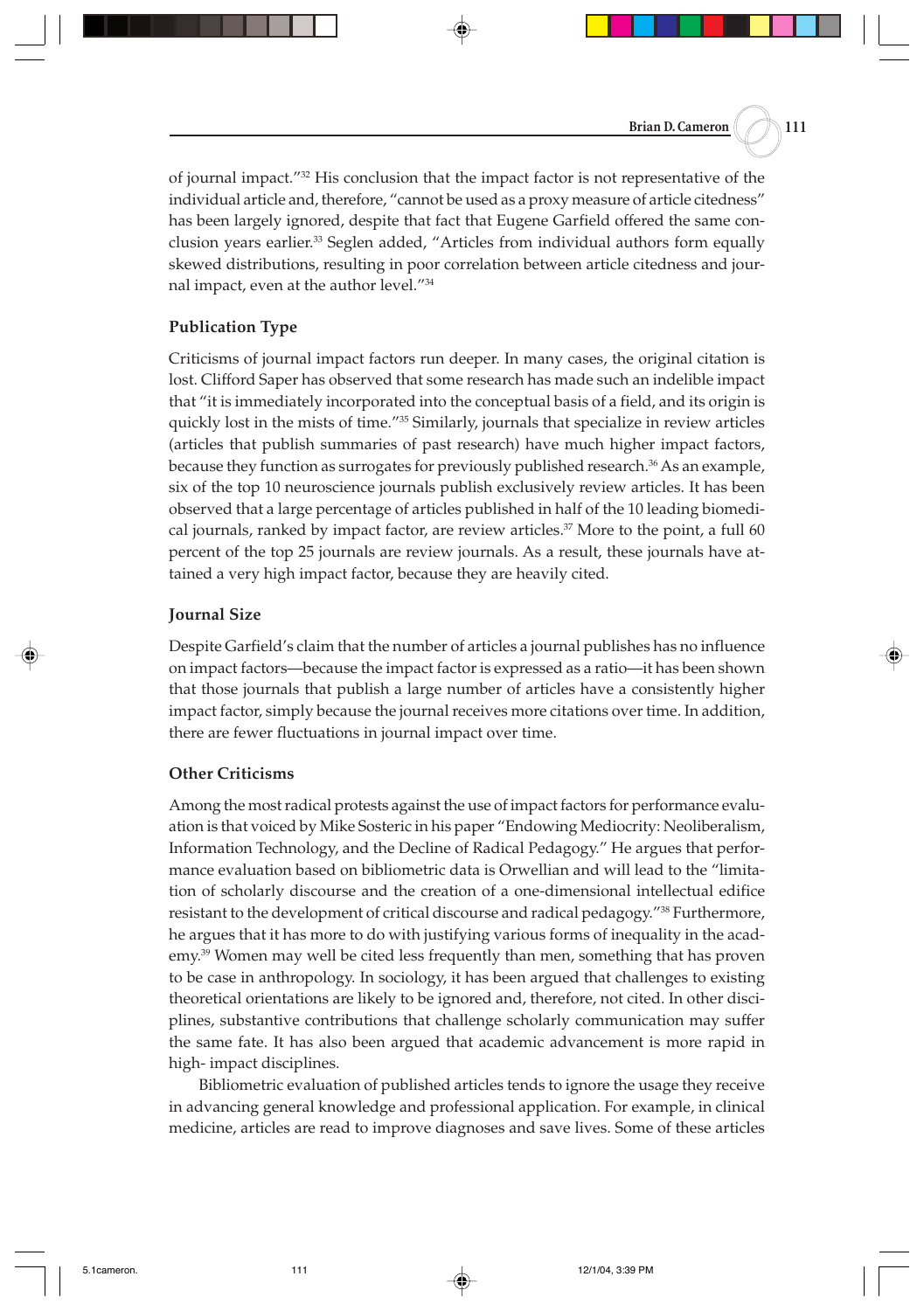may never be cited or will receive a small fraction of the number of citations a paper in higher-impact disciplines might receive.

In general, three arguments have been proposed to remedy the problems of impact factor: improve the instrument, abandon it entirely, or use the data more cautiously and

**Bibliometric evaluation of published articles tends to ignore the usage they receive in advancing general knowledge and professional application.**

critically. Because impact factors have already gained widespread use and attention, these voices of dissent have not been fully heard. Instead, the usage of ISI data has rapidly expanded to other areas, perhaps most notably in the assessment of faculty members for promo-

tion and tenure. This trend toward performance-based funding has coincided with a recent growth in the number of journals being published. Examples of ISI data being used as a performance measure are common.

# **Usage of Impact Factors in Academia**

As previously mentioned, the initial purpose of impact factors was to assist The Institute for Scientific Information in selecting journals for coverage in *Current Contents* and the *Science Citation Index*. Soon after the development of impact factors, Garfield promoted their use as a selection tool for librarians;<sup>40</sup> and librarians—especially those in the scientific, technical, and medical disciplines—quickly began using impact factors for selection and deselection of journals once *Journal Citation Reports* commenced publication.

Researchers are currently using this data in order to weigh the importance of individual journals and, by extension, published research—including their own. Many faculty and scientists use this data in a thoughtful way by examining citations to their publications, rather than simply reporting on the impact factor of the journals in which they have published. Nevertheless, a current trend is to use this quantitative data as a means for evaluating the performance of researchers in academic institutions, which can then be tied to promotion. In some cases, impact factors have been utilized to assess the performance of entire departments and institutions. Funding decisions have been based on the perceived impact of research areas. Another important use includes the evaluation of competing journals by editors in order to market journals and target advertisers. Impact factors were not designed for these purposes, and despite warnings that this use is improper, the practice continues and is spreading.

Garfield has issued repeated warnings that journal impact factors are an inappropriate and misleading measure of individual research, especially if used for tenure and promotion.<sup>41</sup> Garfield referred to such use as a surrogate for proper citation analysis.<sup>42</sup> Instead of conducting a proper cited-reference search, many faculties and researchers look only to the journal impact factors, partly because it is far easier than reading and evaluating the candidate's papers. As has been widely stated, it is misleading to assess the value of the article based solely on the journal in which it has been published. Publication, in other words, in a high-impact factor journal does not mean that an article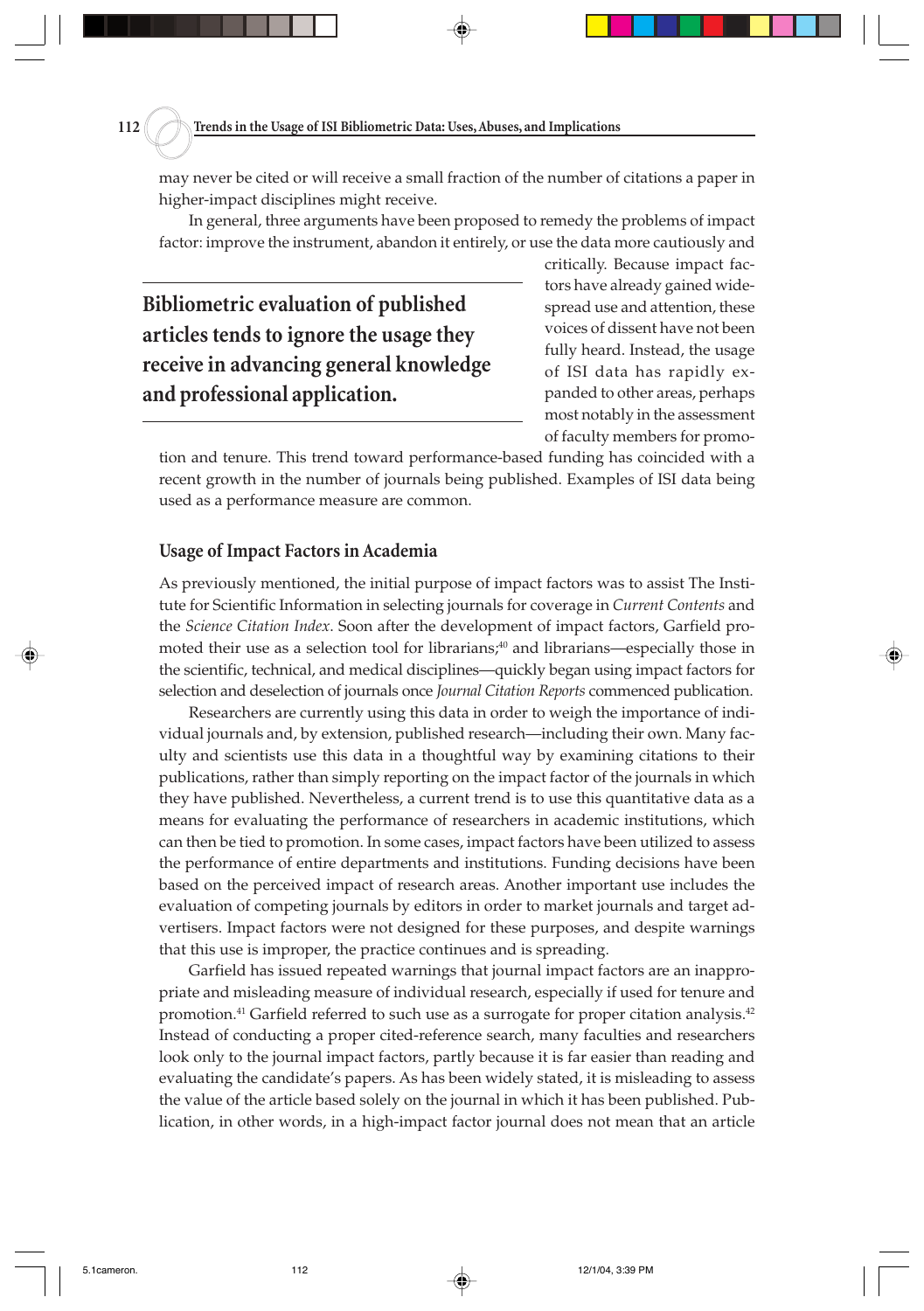**Brian D. Cameron 113**

will be highly cited, influential, or high quality.

Garfield has been inconsistent in his warnings, however. He argued that "impact factor may be much more indicative than an absolute count of the number of a scientist's publications."43 A further observation is more interesting: "Using citation analysis for evaluating people is a very tricky business. . . .

**Publication, in other words, in a high-impact factor journal does not mean that an article will be highly cited, influential, or high quality.**

But if you use the data carefully, you can facilitate an intelligence gathering process than can allow for reasoned and thoughtful decisions."<sup>44</sup> Garfield also argued that perhaps the most important and recent use of impact factors is in the process of academic evaluation and even promoted citation analysis as a means for predicting Nobel Prize winners.<sup>45</sup> By 1983, ISI began promoting impact factors and citation analysis as means for evaluating scientific personnel.<sup>46</sup>

We are left in a situation where impact factors are now routinely used to evaluate scientists, departments, entire institutions, and even nations. This use has become so commonplace that some of the literature of bibliometrics assumes a use for impact factors that was never intended. For example, in an article in the *Annual Review of Information Science and Technology*, Christine Borgman and Jonathan Furner state that impact factors "were developed to assess the influence of a journal, an author, a laboratory, a university, or a country."47

### **Performance-Based Funding, Tenure, and Promotion**

The use of impact factors and citation analysis for research assessment are becoming more widespread. The publish-or-perish culture has coincided with the growth in the number of journals being published. A trend in many countries has been to move toward a performance-based funding model for research, using impact factors as a means of assessment. Such usage is beyond the capabilities of the measure; therefore, the problems associated with it have been magnified. A few examples should demonstrate the extent of the use.

In the United Kingdom, the Research Assessment Exercise is rating the quality of research projects in all university departments and every research institute. It will determine up to 30 percent of the funding of individual universities for a five-year period. It is anticipated that in the future this exercise will be automated and use, among some other indicators, ISI's impact factor.48

Some university administrators take the number of publications, multiply by the impact factor of the journal, and use this as a criterion for promotion. Research funding may be calculated based on the impact factor of the journal in which the applicant has published. Some universities in Great Britain have an expectation that biologists will publish in journals that have an impact factor of five or greater.<sup>49</sup> P.J. Ell recently reported that administrators at the Institute of Nuclear Physics at University College London asked that impact factors for each academic staff member be reported.50 Clearly, these policies could affect promotion and tenure decisions.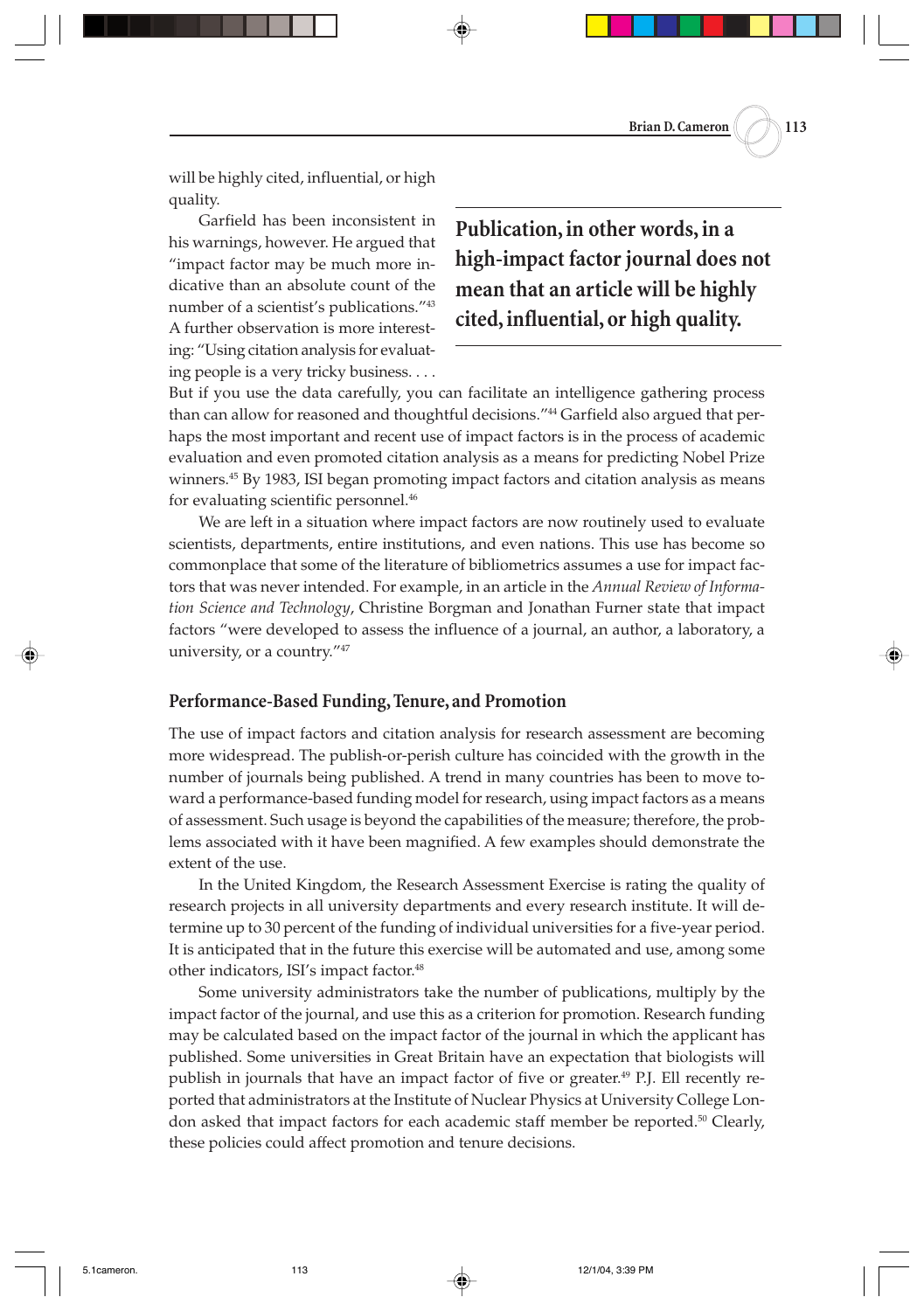**114 Trends in the Usage of ISI Bibliometric Data: Uses, Abuses, and Implications**

In Spain, a university determines promotion by multiplying the number of articles published with the impact factor.<sup>51</sup> In Italy, impact factor is advocated as a means to remedy "purported subjectivity and bias in appointments to higher academic positions."<sup>52</sup> Charles Jennings has reported the following other examples. The Italian Association for Cancer Research compels grant applicants to calculate the impact factor for each journal in which they have published for the preceding five years. Appointment committees at Japanese universities are "often heavily influenced by journal impact factors."53

A 1990 study reported that approximately 35 percent of biochemistry departments and close to 60 percent of sociology departments queried had used citation data for hiring, as well as for tenure, promotion, and salary.<sup>54</sup> By 1998, it was estimated that 5,000 departments in American universities had been evaluated with citation data.55

The annual operating grant allocations to Australian universities are calculated by each university's publication output. A composite index for distributing operating grants is calculated based on the publication output and grants. In response, the Australian Research Council conducted a study to determine the quality and impact of research publications in order to weight the impact of journals using ISI data.<sup>56</sup>

Other uses of impact factors have been suggested. In a letter to the editor of a recent issue of *Nature*, a proposal to make peer review more attractive to potential reviewers was offered. The writer argued that the impact factor of the publications reviewed could be used in performance assessment. Funding could then be associated with the institution's peer-review score.<sup>57</sup>

Adding to this trend is serious research undertaken to improve journal rankings. In 2002, an article in *IEEE Transactions on Engineering Management* reported on an integrated subjective and objective approach to measuring quality. The authors attempted to construct a formula that would take into consideration expert opinion (prestige or reputation) and citation analysis using impact factors in the *Journal Citation Reports*. It is interesting to note that this study neglected to consider library usage. A Web-based decision support system was devised to demonstrate the feasibility and effectiveness of the application.<sup>58</sup>

#### **Ranking University Departments and Countries**

There are many examples of university departments and countries being ranked by impact factors or citation analysis. In fact, Eugene Garfield lectured at the University of Toronto in April 1993 on the topic "What Citations Tell Us about Canadian Research." In his talk, Garfield calculated an impact factor for Canadian science. He did so by aggregating publication and citation data over five 10-year periods. Garfield then compared this number with other G7 countries over a 10-year period. He then ranked the top 20 nations by impact. Canada finished tenth. Garfield also ranked institutions, authors (by institution), most cited authors, and authors with greatest impact, most cited articles, and "hot" articles.

In conclusion, Garfield stated, "While citation data create new tools for analyses of research performance, it should be stressed that they supplement rather than replace other quantitative—and qualitative—indicators. And like other indicators, the appro-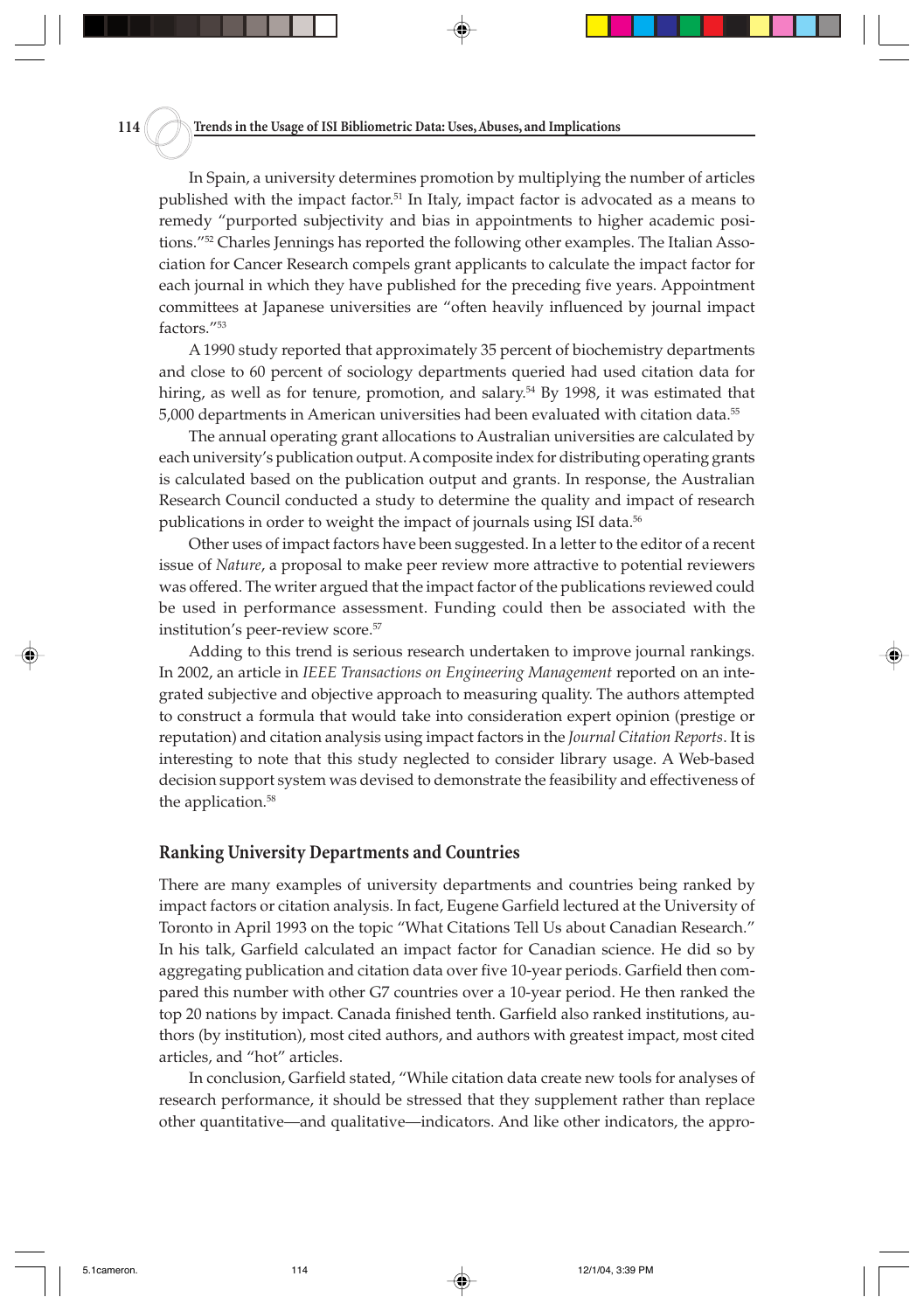priate and balanced interpretation of citation data requires the input of information specialists working with knowledgeable scientists."59 Despite his repeated warning of this type of use, he has actively promoted it—so much so that ISI ranks countries by citation output on such Web sites as ISIHighlyCited.com and in-cites.com.

#### **Ranking Nations**

There is now a body of literature devoted to the study of national science rankings. A recent example is "Ranking of Nations and Heightened Competition in Matthew Core Journals." The authors refer to scientific publication as the Olympic Games of science. They describe right journals and left journals—also referred to as high quality and low quality, winning journals and losing journals, journals on the right or wrong track, and even right world and wrong world journals. The authors write, "Those competing are scientists, scientific institutions, and countries in science."60 Their argument is, "'Not the rich are becoming richer and the poor poorer,' but those who are most efficiently competing, irrespective of the amount of talent entrusted to them, will reach the kingdom of heaven (i.e., science)."<sup>61</sup>

According to this article, the United States wins. It also finishes first in ISI citation counts. Those nations in the wrong world include the People's Republic of China, Turkey, South Korea, India, Mexico, Brazil, Argentina, Egypt, Bulgaria, and Venezuela, among others. Those on the right are the United States, United Kingdom, Denmark,

Switzerland, New Zealand, Germany, among others. In other words, Western industrial countries fare far better than developing nations.<sup>62</sup>

The authors make a fundamental error by arguing that the impact factor "tells how many citations an author can expect for his paper."63 We know that has been proven to be incorrect. More alarming is the conclusion that a lack of ability to compete in global science equates to a waste

**In many nations, national scientific policy and funding through granting agencies may look to impact factors for estimates of whom and what institutions are productive and serve the national interest of science.**

of national resources. In many nations, national scientific policy and funding through granting agencies may look to impact factors for estimates of whom and what institutions are productive and serve the national interest of science. If the entire nation is seen as unproductive, cuts in funding may be the result.

#### **Scholarly Communication**

Some have speculated on the possibility of shifts in scholarly discourse that may have surprising effects on higher education. Raymon Coleman has made interesting comments on the future of anatomy departments. He argues that it is not possible for classical anatomists to publish in the highest impact publications. As a direct result, anatomists may be denied consideration for or advancement in faculties. He wrote, "This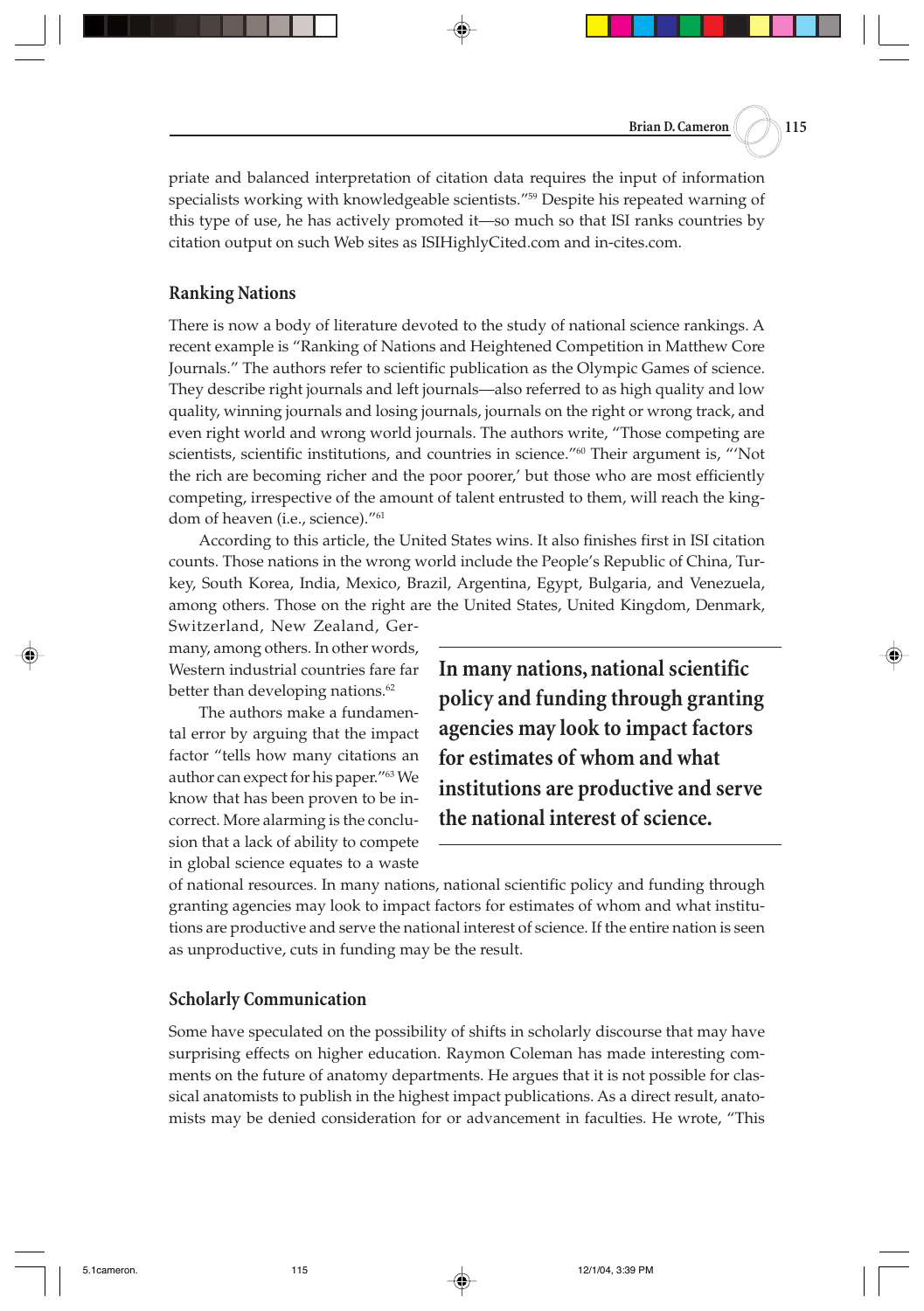trend will have a major effect on the future of anatomy teaching if it persists. The classical anatomist is already a rare commodity, and the future of some anatomy departments is a major source of concern."64

What is perhaps more surprising is the fact that many anatomy departments have merged with high-impact departments, such as cell or molecular biology. As promotion continues to be made on the basis of impact, Coleman notes, "It is not uncommon for a PhD molecular neuroscientist, for example, to be appointed on the basis of research and journal impact factors and given responsibility for teaching basic neuroanatomy without ever having taken a course in the structure of the human brain."<sup>65</sup> Similar concerns have been voiced with respect to other low-impact disciplines, such as physiology.

The literature offers many examples of shifts in publication efforts. Scientists desire publication in high-impact journals, threatening lower-impact publications. It is widely assumed that publication of an article in a high-impact journal will make it more cited than if it were published in a low-impact journal, but this is not supported by any scientific evidence, as we have already seen. However, once the use of impact factors became established, many researchers opted to submit articles to high-impact journals, believing that this would lead to more citations. This trend has been exacerbated once it became established procedure, especially in Europe, by the practice of tying promotion to publication in high-impact journals. Seglen pointed out that "the increasing awareness of journal impact factors, and the possibility of their use in evaluation, is already changing scientists' publication behavior towards publishing in journals with maximum impact."66

Some veterinarians have considered developing the human angle of their research so as to publish in higher impact journals. In a letter to *Nature*, three veterinarians from the Institute of Animal Health made the following suggestion: "As veterinary researchers, we sometimes find ourselves searching for possible human angles in our work, so that we might publish in medical journals, which tend to have significantly higher impact factors than their veterinary counterparts." $\frac{67}{2}$  Or, even more telling, they speak of outright manipulation:

But we have spotted a simpler and more effective approach that will allow us to publish in appropriate places and still get high ratings. As an example, *The Veterinary Record* has an impact factor of about 1, based on approximately 600 citations and 600 papers published in 1995 and 1996. Our institute publishes about 300 papers in two years. Our director need only instruct us all to cite at least two papers from *The Veterinary Record* in every paper we publish from now on, however loose the connection, for the impact factor to quickly double. *The Veterinary Record* would move from being in the top 40% of journals to being in the top 15%.

We could have an even greater impact on journals that publish fewer papers. For example, if our director applied this policy to *Veterinary Research Communications*, the impact factor of that journal would increase from less than 1 to more than 6, moving it into the top 3% of journals. If our institute teamed up with two or three others, we could rapidly create a competitor to *Nature*. Unethical, perhaps, but legal and very much in our interest.68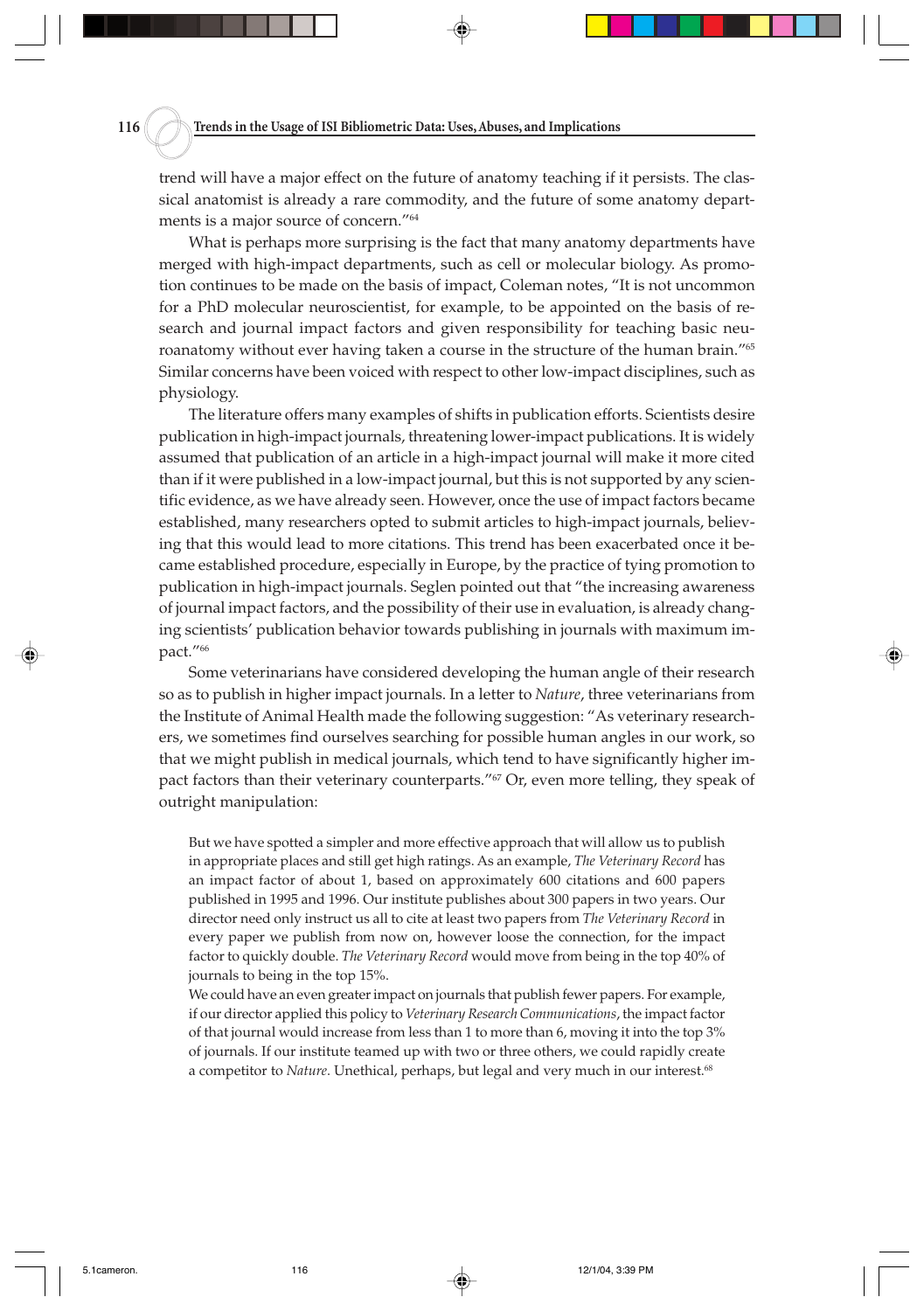#### **Manipulation of Impact Factors by For-Profit Publishers**

Perhaps a more troubling issue is the manipulation of impact factors by publishers. For-profit publishers quickly recognized the importance of impact factors in market research, in such ways as selling advertising space.<sup>69</sup> Garfield himself likened impact factors to Neilson ratings.<sup>70</sup> Publishers' profit margins are affected by impact factors, and so they have a vested interest in improving their journals' impact factors. It has been reported that ISI frequently receives queries from editors who want to get a fuller understanding of the construction of impact factors so that they can manipulate them.<sup>71</sup>

One might argue that many editors are obsessed with impact factor. Routinely they report on the new impact factor and take great pains to establish that they are not in any way manipulating this. Editors can take several steps to artificially improve a journal's impact factor. Increasing the number of review articles and simply increasing the number of articles published in the journal can positively affect impact factor. In addition, serial publication of segments of research, multiple publication of the same research either in identical or modified form, publishing more informal items like letters, editorials, and discussion papers will increase the impact factor. An editor may require the inclusion of more references in every article published, assuming that their journal would benefit by receiving some of these citations. Requiring that a certain number of citations be made from articles previously published in their journal will increase the journal's impact factor. In addition, a journal may choose to unveil new paradigms, host controversies,<sup>72</sup> or solicit papers from authors with a good citation history, something that Garfield feels many editors do instinctively.73

One tactic editors can take is to eliminate case reports. Short reports are excellent, because they focus attention on something that may need further development; but they are less likely to be cited, resulting in lower impact factor and thus reducing the journal's competitiveness among authors. Since case reports contain few citations, reducing the chance that the publishing journal will be cited and benefit from including the report, they may become a target for elimination. If case reports are removed, the implications for dissemination of scientific information are unknown. Case reports are the second segment in the publication sequence for intervention trials. It is conceivable, but not proven, that the elimination of case reports could have an impact on the development of clinical trials.

There are many examples of publishers and editors intervening to increase impact factors. Among the most subtle are slight changes that might realize higher impact factors. For example, the editor of *Clinical Radiology* noted that its readers are interested in review articles, which "tend to increase impact factor; we must continue to deliver these." The editor announced that the number of case reports would be reduced: "We shall not eliminate case reports entirely, even though such a move would tend to increase the impact factor; however we do insist that case reports should be educational and we may suggest plans whereby we could learn even more from them; they then become more citable."74 The *Canadian Medical Association Journal* views a high impact factor as a means of attracting new authors.<sup>75</sup> While it is easy to suggest that the focus should be on publishing the best scientific research subjected to critical peer review, so much is riding on impact factors that they become very difficult to ignore.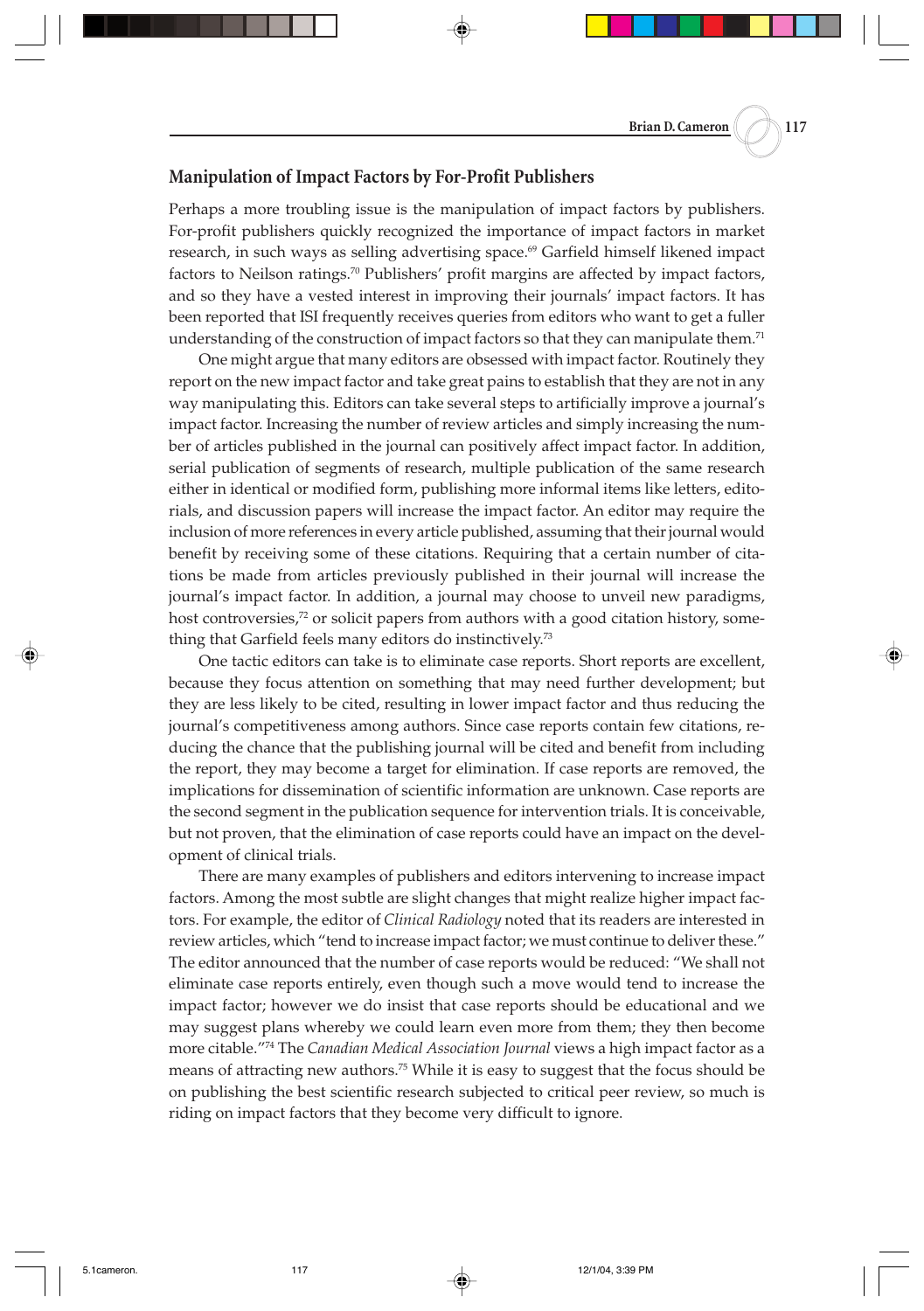Some changes are more overt. Starting in the 1990s, several biology journals began to publish mini-review articles. As we know, review articles attract citations rapidly, and these publications realized a higher impact factor. In 1997, *The Lancet*, a very prestigious medical journal, made an interesting editorial adjustment. Many research articles are accompanied by a short editorial or comments, and these are sometimes combined with comments from the article. In 1997, after a 175-year history, *The Lancet* began citing the research article in these short columns, rather than including a reference in parenthesis, which is not a countable reference. This change increased *The Lancet's* impact factor by approximately 35 percent.<sup>76</sup>

Non-source items—such as letters, editorials, book reviews, among others—are not included in the denominator when the impact factor is calculated. But citations to these items are counted in the numerator. Some of these brief clinical studies or letters have gained status as citation classics. The trend is now to publish scientific correspondence, as *Nature* started to do in 1983. Together with its News and Views section, *Nature* has a large amount of citable non-source items. The ratio of source articles to non-source articles in *Nature* halved from 1977 to 1997, even though the total number of pages has remained unchanged. Incidentally, other journals have benefited from changes at ISI. For example, the journal *FASEB* benefited from a reclassification of its meeting reports as non-source. As a result, the impact factor for that journal increased from 0.24 to 18.3 in one year.

In August 2000, the editor of *AJP: Heart and Circulatory Physiology* suggested ways to improve the journal's impact factor. In making his argument, the editor recognized that rank and tenure committees and department funding are based on impact factors. Although he stated that he was unwilling to focus entirely on competition with other journals, he felt that he could not ignore impact factors. The editor committed to the following plan of action. They would publish more short, focused review articles and "put more emphasis on translational reviews to expand our reader base into more traditional medical communities."77 The purpose, although twofold, was clear: "The nature of AJP journals is to publish complete works, while leaving room for breaking findings. This and the changes outlined above will enhance the quality of *AJP*—the purpose of such is evolution. The fallout will be an increase in our impact factor as well."78

One way for a journal to increase its impact factor is to add two self-citations in each of its source articles. Some evidence of this came from a letter *Leukemia* had sent to the authors of a paper submitted for publication. In 1997, *BMJ* published this letter, in which the editors of *Leukemia* asked the submitting authors to increase the number of references to papers published in *Leukemia*. The letter stated:

Manuscripts that have been published in *Leukemia* are too frequently ignored in the reference list of newly submitted manuscripts, even though they may be extremely relevant. As we all know, the scientific community can suffer from selective memory when giving credit to colleagues. While we have little power over other journals, we can at least start by giving you and others proper credit in *Leukemia*. We have noticed that you cite *Leukemia* [once in 42 references]. Consequently, we kindly ask you to add references of articles published in *Leukemia* to your present article.79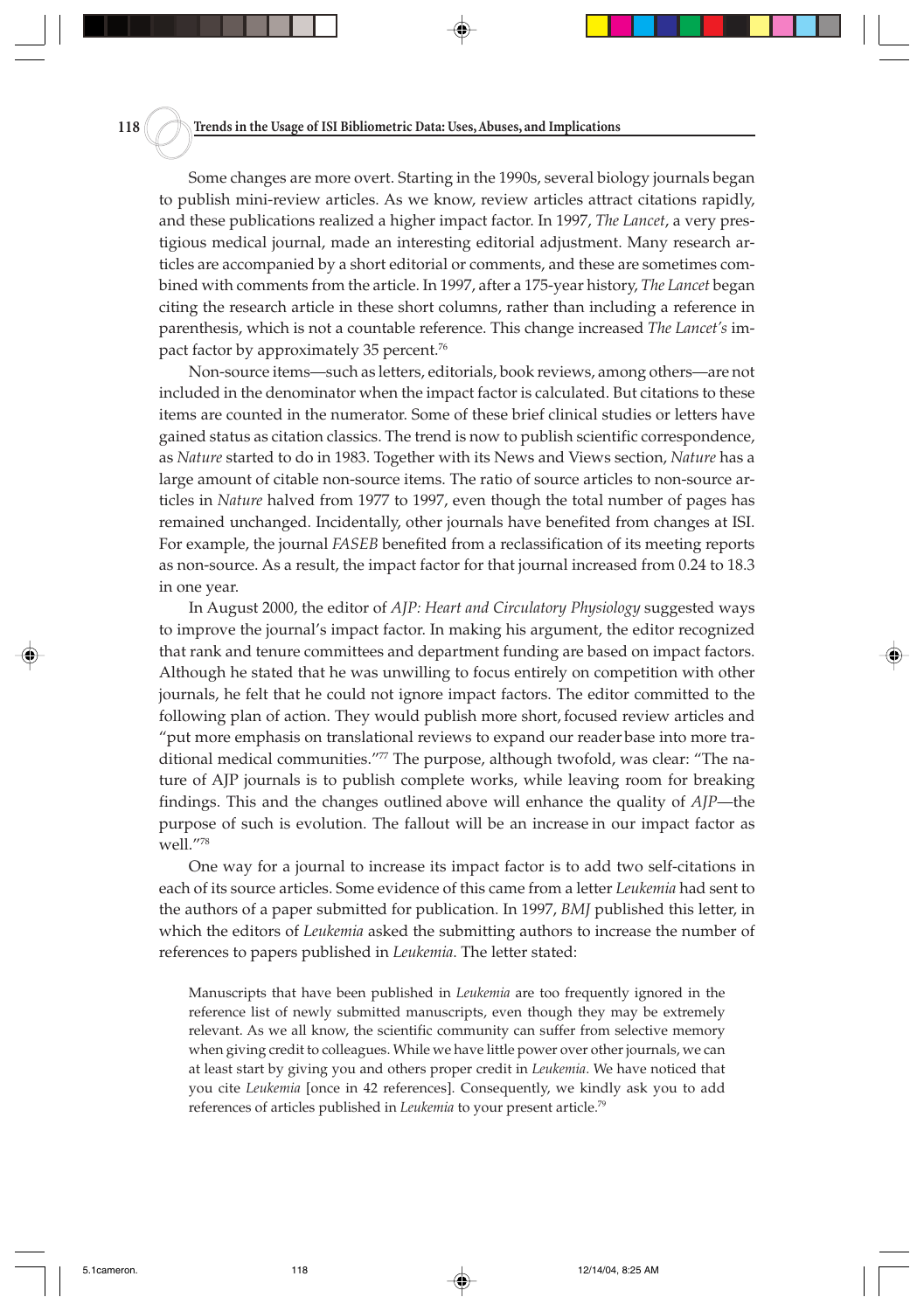The editors denied the implication that the journal was attempting to manipulate its impact factor.

Others have reported that some editors "are sending copies of articles published in their journals together with the review copy to the referees, asking them if it is possible to include those published articles in the reference list. It is of course a brilliant way of increasing the impact factor for that journal."<sup>80</sup> Scientists, incidentally, can increase their own citation counts through self-serving citations and conspiratorial cross-referencing

among authors, sometimes referred to as courtesy references.<sup>81</sup> Some critics argue that "citation clubs" have formed.

Anyone who has ever done a cited reference search will know that mistakes are common, suggesting that reference lists are being copied from other papers. ISI has admitted that it has no means to identify and correct the citation errors in the database.82 A recent study has proven that many references often go unread by cit**Anyone who has ever done a cited reference search will know that mistakes are common, suggesting that reference lists are being copied from other papers.**

ing authors. The argument is that citations are simply being copied. The study concluded that 22 to 23 percent of all references fall into this category.83 This alone could make impact factor and citation analysis meaningless.

# **Scholarly Publishing**

The problems associated with inappropriate use of impact factors become even more troublesome when considered in the larger context of the crisis in scholarly publishing. Librarians making selection and deselection decisions based on journal impact factors should be aware that this data may not be a precise indicator of the journal's relative importance. In the era of consortial licensing agreements, we know that librarians are faced with the challenges associated with the so-called "big deal." Apart from the issue of ownership of acquisition decisions, it seems clear that a goal of the publisher is to establish itself as a brand, hopefully resulting in higher impact factors.

# **The Crisis in Scholarly Publishing**

Librarians are aware that scholarly publishing has been in crisis for the past 15 years. We have been faced with spiraling subscription prices and reduced budgets. Statistics from ARL indicate that from 1986 to 2000, the unit cost of serials increased by 227 percent. In the same time period, the consumer price index increased by only 64 percent.<sup>84</sup> Serial costs continue to increase by 7.7 percent per year, while budgets increase by only 6.7 percent per year.85 Many research libraries spent 300 percent more on serials in 2000 compared with 1986, and the number of titles purchased declined by 7 percent. Finally, the erosion of monograph purchases by libraries forced publishers to increase prices by as much as 6 percent over the same period.<sup>86</sup>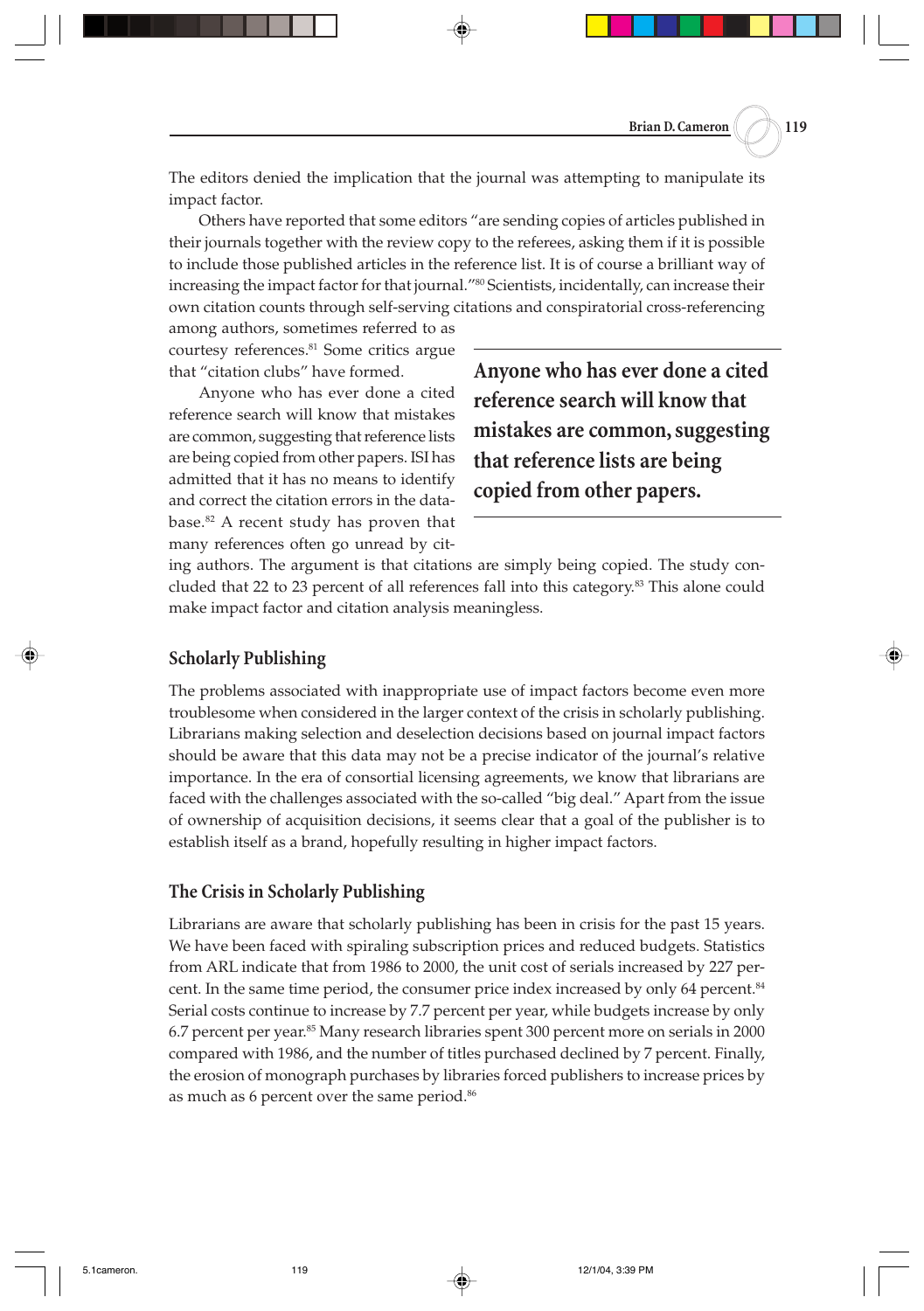Much has come out of this situation. SPARC, the Scholarly Publishing and Academic Resources Coalition, is one example. *Organic Letters*, a SPARC alternative journal, has measured its success partially on its impact factor, which increased by 10 percent in its second year of rating, and is now the second highest ranked primary journal in organic chemistry based on impact factor.<sup>87</sup> The most important result, from the library perspective, is that this journal has had a moderating effect on price increases of competing journals, especially *Tetrahedron Letters*. 88

The effort of library consortia to negotiate a best-price scenario is a strategy that seems to offer hope. The Canadian National Site Licensing Project is a good example. But while these journal bundles/big deals may help with costs—itself a debatable is-

**But while these journal bundles/ big deals may help with costs itself a debatable issue—they may well exacerbate the problems with impact factor.**

sue—they may well exacerbate the problems with impact factor. Librarians need to be aware of how impact factors can be affected by such deals. Consortial arrangements and bundled journal packages, which can remove some discretion from acquisitions librarians, can affect journal rankings.

Jean-Claude Guedon has commented on this issue. He cited an example from OhioLINK. According to 1996 statistics from OhioLINK, 68.4 percent of all articles down-

loaded from its Electronic Journal Center were from Elsevier journals. Guedon estimates that Elsevier at that time only controlled 20 percent of the core scientific journals.89 Since then, Elsevier merged with Reed and acquired Academic Press and Harcourt, among many others.<sup>90</sup> In one 18-month period, Reed Elsevier acquired 70 companies.<sup>91</sup> In 2002, the Office of Fair Trade in the United Kingdom estimated that Reed Elsevier controlled 41 percent of the market for science and technology journals. The next largest publisher controlled a mere 5 percent.<sup>92</sup>

Clearly, Reed Elsevier and other major scientific publishers are earning large profits. In fact, Reed Elsevier's scientific publishing has become so lucrative that it disposed of holdings in the consumer publishing market. Reed Elsevier's operating margin, according to its annual reports, is not that far behind Microsoft's.<sup>93</sup>

The rate of download for Elsevier is increasing, and one would conclude that citations and impact factors are as well. In fact, it has been proven that electronic access to a journal increases its impact factor, partly because the journals are available 24 hours per day.94 Reed Elsevier's "Review of Operations and Financial Performance, Science and Medical," noted that page views in ScienceDirect increased by 67 percent from January to June 2001. And, Reed Elsevier reported profits driven by stronger subscription renewals.<sup>95</sup>

#### **Conclusion**

It is clear that some means of evaluating published research and publications is required. Judicious use of ISI bibliometric data offers some value, provided that the limitations of the ISI data are fully understood. However, the expansion of this use to other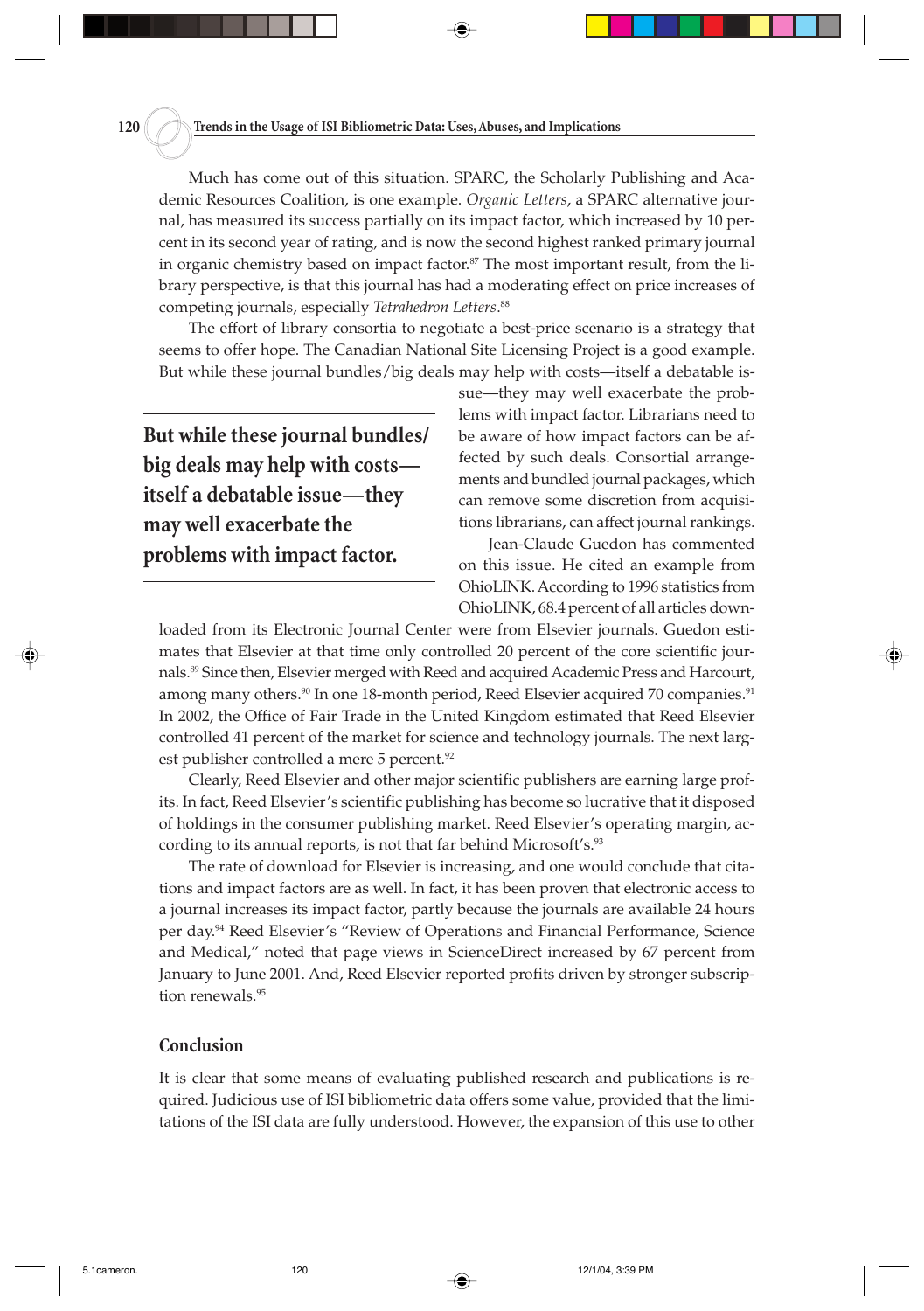areas, especially the evaluation of individual scientific performance, is more problematic. The implications for scholarly publishing and academia are many. Reliance on ISI data ignores the fact that research is read for many reasons. Impact factors only take into account one type of usage. It is not likely that the usage of ISI data will be abandoned. Recent initiatives to open scientific research and free it from for-profit publishers may be the best hope we have of easing our reliance on ISI data.

Elements of this paper were presented at the 100th Annual Conference of the Ontario Library Association, Toronto, ON, January 30, 2003.

*Brian D. Cameron is a reference and systems librarian, Ryerson University Library, Toronto, ON, Canada; he may be contacted via e-mail at bcameron@ryerson.ca.*

# **Notes**

- 1. Eugene Garfield, "Citation Indexes for Science: A New Dimension in Documentation through Association of Ideas," *Science* 122, 3159 (July 15, 1955): 108; reprinted in *Essays of an Information Scientist* (Philadelphia: Institute for Scientific Information Press, 1983), 6: 468, http://www.garfield.library.upenn.edu/essays/v6p468y1983.pdf (accessed October 15, 2004).
- 2. Melvin Weinstock, "Citation Indexes," in *Encyclopedia of Library and Information Science*, ed. Allen Kent and Harold Lancour (New York: Marcel Dekker Inc., 1971), 5: 16; reprinted in *Essays of an Information Scientist*, 6: 548–72, http://www.garfield.library.upenn.edu/ essays/v6p548y1983.pdf (accessed October 15, 2004).
- 3. Eugene Garfield, "A Unified Index to Science," in *Proceedings of the International Conference on Scientific Information* (Washington, D. C.: National Academy of Sciences-National Research Council, 1959), 1:461–9; reprinted in *Essays of an Information Scientist* (Philadelphia: Institute for Scientific Information Press, 1974–1976), 2: 674–87, http:// garfield.library.upenn.edu/essays/v2p674y1974-76.pdf (accessed October 15, 2004).
- 4. Eugene Garfield, "Citation Indexes for Science," 108.
- 5. Ibid., 109.
- 6. Ibid.
- 7. Norman P. Hummon and Patrick Doreian, "Connectivity in a Citation Network: The Development of DNA Theory," *Social Networks* 11, 1 (March 1989): 40, http:// www.garfield.library.upenn.edu/papers/hummondoreian1989.pdf (accessed October 15, 2004).
- 8. P.L.K. Gross and E.M. Gross, "College Libraries and Chemical Education," *Science* 66, 1713 (October 28, 1927): 385–9.
- 9. Herman H. Fussler, "Characteristics of the Research Literature Used by Chemists and Physicists in the United States," *Library Quarterly* 19, 1 (January 1949): 19-35; -"Characteristics of the Research Literature Used by Chemists and Physicists in the United States," Library Quarterly 19, 2 (April 1949): 119–43.
- 10. Estelle Brodman, "Choosing Physiology Journals," *Bulletin of the Medical Library Association*," 32, 4 (October 1944): 479.
- 11. Ibid., 479–83.
- 12. Eugene Garfield, *Citation Indexing: Its Theory and Application in Science, Technology, and Humanities* (New York: Wiley, 1979), 63.
- 13. "Interview with Eugene Garfield, Chairman Emeritus of the Institute for Scientific Information (ISI)," *Cortex* 37, 4 (September 2001): 577.
- 14. Eugene Garfield, "Journal Impact Factor: A Brief Overview," *CMAJ: Canadian Medical Association Journal* 161, 8 (October 19, 1999): 979.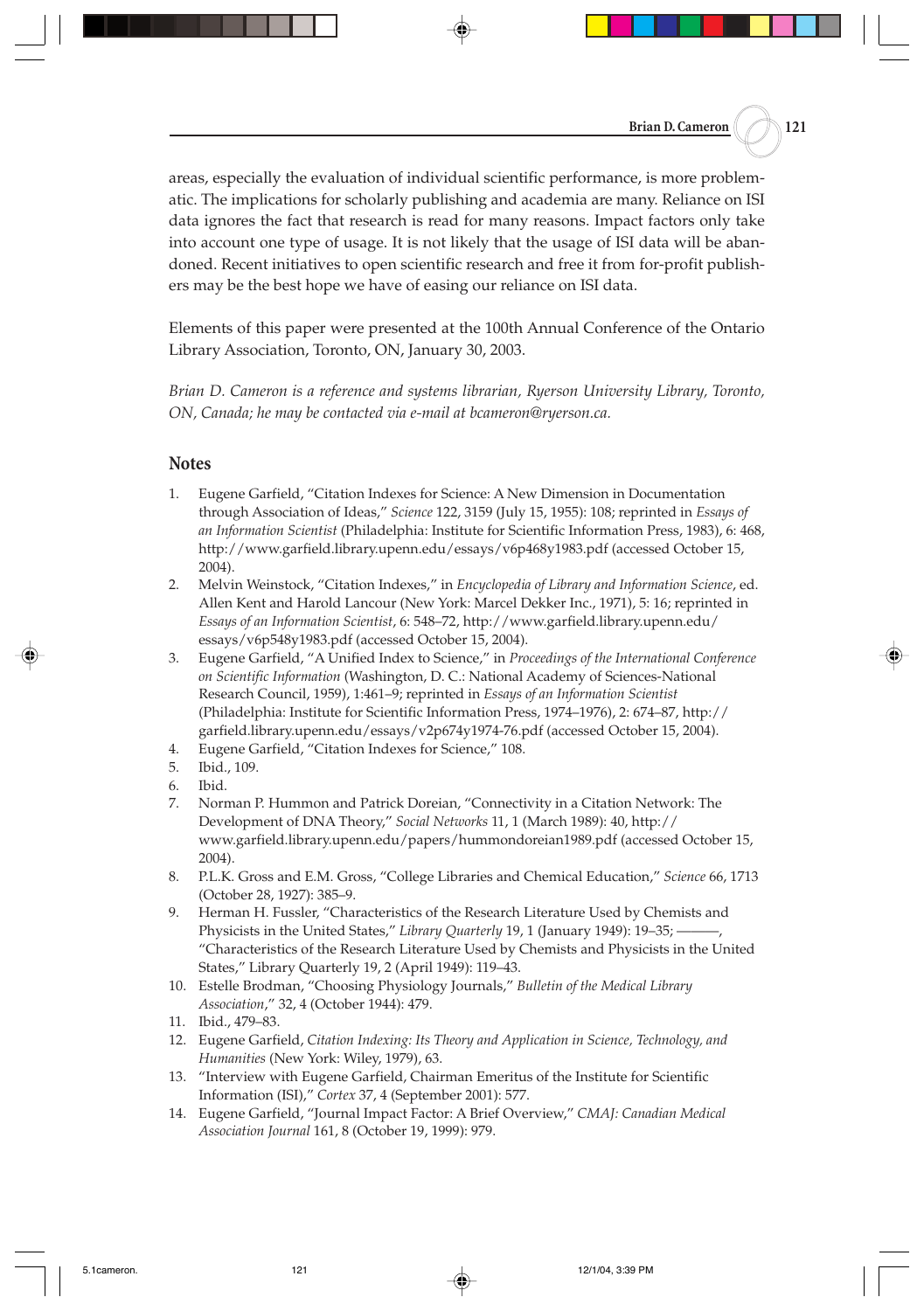# **122 Trends in the Usage of ISI Bibliometric Data: Uses, Abuses, and Implications**

- 15. ———, "How Can Impact Factors be Improved?" *BMJ* 313 (August 17, 1996): 411–3.
- 16. ———, "Recollections of Irving H. Sher 1924–1996: Polymath/Information Scientist Extraordinaire," *Journal of the American Society for Information Science and Technology* 52, 14 (December 2001): 1200.
- 17. Per O. Seglen, "Why the Impact Factor of Journals Should Not Be Used for Evaluating Research," *BMJ* 314, 7079 (February 15, 1997): 499.
- 18. Antonio G. Valdecasas, Santiago Castroviejo, and Leslie F. Marcus, "Reliance on Citation Index Undermines the Study of Biodiversity," *Nature* 403, 6771 (February 17, 2000): 698; see also Frank-Thorsen Krell, "Why Impact Factors Don't Work for Taxonomy," *Nature* 415, 6875 (February 28, 2002): 957.
- 19. Seglen, 501.
- 20. D.P. Hamilton, "Research Papers: Who's Uncited Now," *Science* 251, 4989 (January 4, 1991): 25.
- 21. Gregor B.E. Jemec, "Impact Factor to Assess Academic Output," *The Lancet* 358, 9290 (October 20, 2001): 1373.
- 22. Raymond Coleman, "Impact Factors: Use and Abuse in Biomedical Research," *The Anatomical Record (New Anat.)* 257, 2 (April 15, 1999): 54.
- 23. J.C. Korevaar and H. F. Moed, "Validation of Bibliometric Indicators in the Field of Mathematics," *Scientometrics* 37, 1 (September 1996): 117–30.
- 24. Coleman, 54–7.
- 25. H.F. Moed, W.J.M. Burger, J.G. Frankfort, and A.F.J. Raan, *On the Measurement of Research Performance: The Use of Bibliometric Indicators* (Leiden: Science Studies Unit, Lisbon-Institute, University of Leiden, 1987).
- 26. Jesus Rey-Rocha et al., "Some Misuses of Journal Impact Factor in Research Evaluation," *Cortex* 37, 4 (September 2001): 596.
- 27. K.S. Joseph and John Hoey, "CMAJ's Impact Factor: Room for Recalculation," *CMAJ: Canadian Medical Association Journal* 161, 8 (October 19, 1999): 978.
- 28. Lee. F. Rogers, "Impact Factor and How It Affects Academic Radiologists," *11th Annual Scientific Meeting of the Singapore Radiological Society*: *First Regional Workshop on Medical Writing for Radiologists* (Singapore, February 1, 2002), 1, http://www.srs.org.sg/2002/ ASM/MEDICAL\_WORKSHOP/Workshop/1\_Feb\_Friday/Session\_6/impact.pdf (accessed September 24, 2004).
- 29. E.E. Vogel, "Impact Factor and International Collaboration in Chilean Physics: 1987–1994," *Scientometrics* 38, 2 (February 1997): 253–63.
- 30. Tobias Opthof, Ruben Coronel, and Michiel J. Janse, "Submissions, Impact Factor, Reviewer's Recommendations and Geographical Bias Within the Peer Review System (1997–2002): Focus on Germany," *Cardiovascular Research* 55, 2 (August 1, 2002): 215–9.
- 31. Per O. Seglen, "How Representative is the Journal Impact Factor?" *Research Evaluation* 2 (December 1992): 499.
- 32. Ibid., 143.
- 33. Ibid.
- 34. Ibid.
- 35. Clifford B. Saper, "What's in a Citation Impact Factor: A Journal By Any Other Measure . . ." *The Journal of Comparative Neurology* 411, 1 (July 14, 1999): 1.
- 36. Luis Ben'tez-Bribiesca, "The Ups and Downs of the Impact Factor: The Case of the Archives of Medical Research," *Archives of Medical Research* 33, 2 (March 2002): 91.
- 37. Theodore Eliades and Athanasios E. Athanasiou, "Impact Factor: A Review with Specific Reference to Orthodontic Journals," *Journal of Orofacial Orthopedics* 62, 1 (January 2001): 76.
- 38. Mike Sosteric, "Endowing Mediocrity: Neoliberalism, Information Technology, and the Decline of Radical Pedagogy," *Radical Pedagogy* 1, 1 (1999), http:// radicalpedagogy.icaap.org/content/issue1\_1/sosteric.html (accessed September 24, 2004).
- 39. Ibid.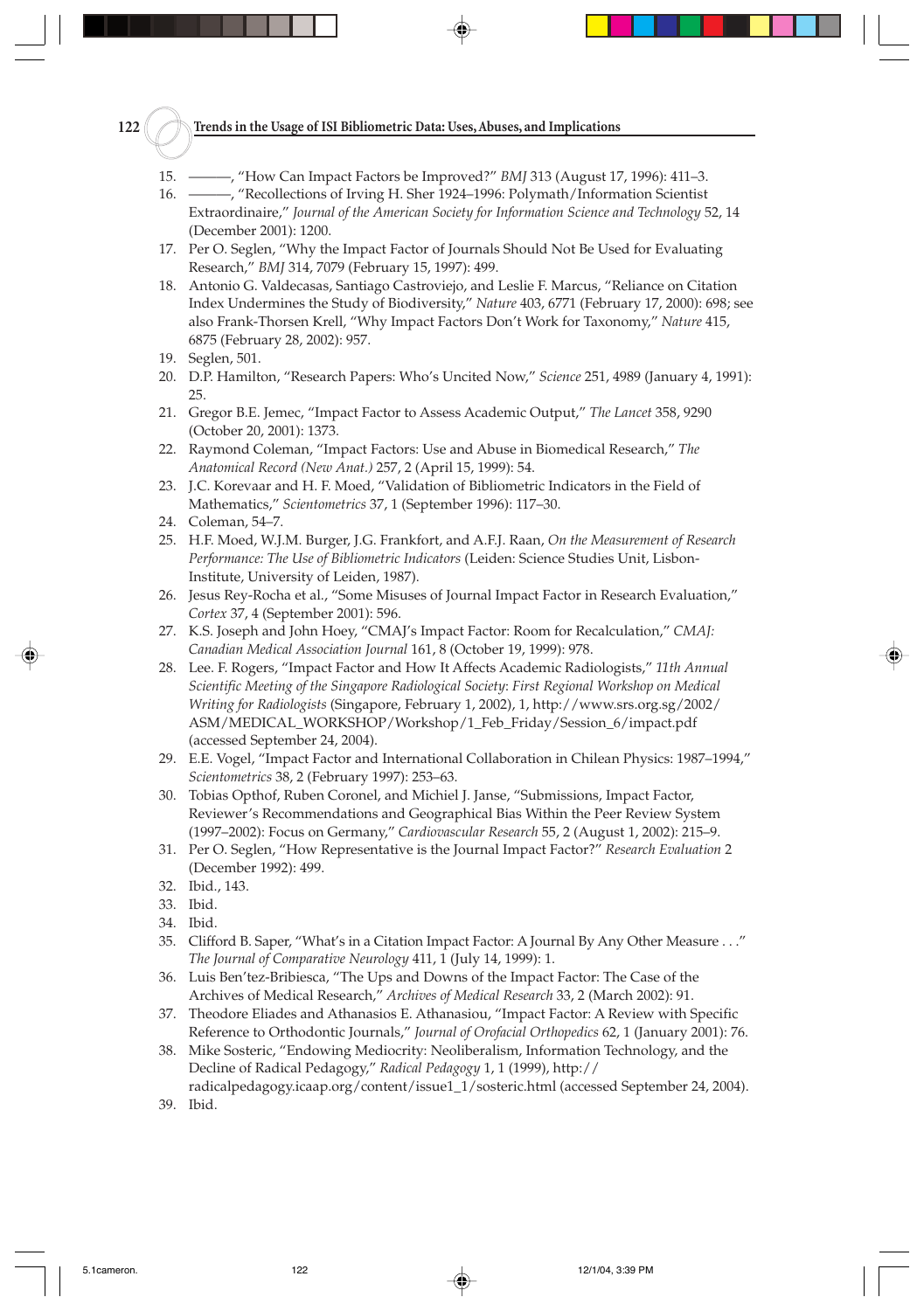- 40. Eugene Garfield, "Decision Making in Library Acquisitions—Indexes or Journals," *Current Contents* 1 (April 9, 1968): no page number; reprinted in *Essays of an Information Scientist*, 6:21.
- 41. ———, "The Impact Factor and Using It Correctly," *Der Unfallchirug* 48, 2 (June 1998): 413.
- 42. ———, "Random Thoughts on Citationology: Its Theory and Practice," *Scientometrics* 43, 1 (1998): 74.
- 43. ———, "Citation Indexes for Science": 109.
- 44. ———, "How Sweet It Is—The ACS Patterson-Crane Award. Reflections on the Reward System of Science," *Current Contents* 30 (July 25, 1983): 9; reprinted in *Essays of an Information Scientist*, 6: 229–36.
- 45. Irving Sher and Eugene Garfield, "New Tools for Improving and Evaluating Effectiveness of Research," in *Research Program Effectiveness: Proceedings of the Conference Sponsored by the Office of Naval Research, Washington, D.C., July 27–29, 1965*, ed. D.M. Gilford et al. (New York: Gordon and Breach, 1966), 135–46.
- 46. Melvin Weinstock, "Citation Indexes," in *Encyclopedia of Library and Information Science* (New York: Marcel Dekker, 1971), 5: 37; reprinted in *Essays of an Information Scientist*, 6: 569.
- 47. Christine L. Borgman and Jonathan Furner, "Scholarly Communication and Bibliometrics," in *Annual Review of Information Science and Technology* 36 (2002): 5.
- 48. Anonymous, "Editorial: An Evaluation of Impact Factors and League Tables," *Journal of the Royal College of Physicians of Edinburgh* 32, 3 (2002): 157.
- 49. Hanna Kokko and William J. Sutherland, "What do Impact Factors Tell us?" *Trends in Ecology and Evolution* 14, 10 (October 19, 1999): 382.
- 50. P.J. Ell, "Impact Factor of Common Sense," *Clinical Radiology* 55, 6 (June 2000): 413.
- 51. Saper.
- 52. Laura Calza and Spiridione Garbisa, "Italian Professorships," *Nature* 374, 6522 (April 1995): 492.
- 53. Charles Jennings, "Citation Data: The Wrong Impact," *Cortex* 37, 4 (September 2001): 587.
- 54. Lowell L. Hargens and Howard Schuman, "Citation Counts and Social Comparisons: Scientists' Use and Evaluation of Citation Index Data," *Social Science Research* 19, 3 (September 1990): 205–21.
- 55. Eugene Garfield, "The Impact Factor and Using it Correctly": 413.
- 56. Penelope S. Murphy, "Journal Quality Assessment for Performance-Based Funding," *Assessment and Evaluation in Higher Education* 23, 1 (March 1998): 25–31.
- 57. Marek H. Dominiczak, "Funding Should Recognize Value of Peer Review," *Nature* 421, 6919 (January 9, 2003): 111.
- 58. Duanning Zhou, Jian Ma, and Efraim Turban, "Journal Quality Assessment: An Integrated Subjective and Objective Approach," *IEEE Transactions on Engineering Management* 48, 4 (November 2001): 479–90.
- 59. Eugene Garfield, "What Citations Tell us About Canadian Research," *Canadian Journal of Library and Information Science* 18, 4 (1993): 34.
- 60. Manfred Bonitz, "Ranking Nations and Heightened Competition in Matthew Core Journals: Two Faces of the Matthew Effect for Countries," *Library Trends* 50, 3 (Winter 2002): 442.
- 61. Ibid., 443.
- 62. Ibid., 450.
- 63. Ibid., 448.
- 64. Coleman, 56.
- 65. Ibid.
- 66. Seglen, 498.
- 67. Matthew Baylis, Michael Gravenor, Rowland Kao, "Letter," *Nature* 401, 6751 (September 23, 1999): 322
- 68. Ibid.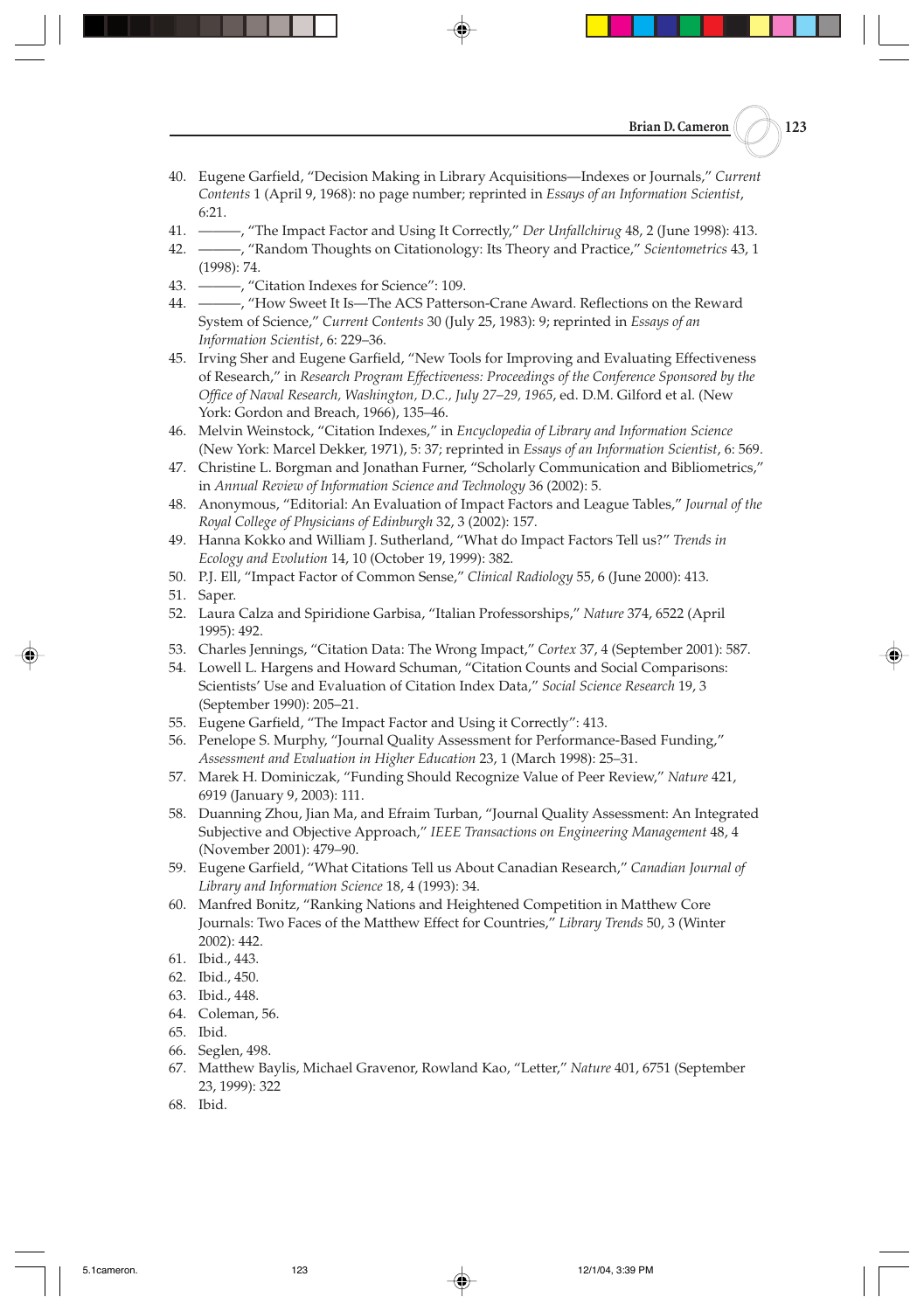#### **124 Trends in the Usage of ISI Bibliometric Data: Uses, Abuses, and Implications**

- 69. Bernhard Statzner, Vincent H. Resh, and Norma G. Kobzina, "Low Impact Factors of Ecology Journals: Don't Worry," *Trends in Environment and Ecology* 10, 5 (May 5, 1995): 220.
- 70. Eugene Garfield, "The Pulling Power of *Current Contents* and the Reward System of Science," *Current Contents* 31 (August 1, 1973): 5–6.
- 71. Jennings, 586.
- 72. Kenneth M. Adams, "Impact Factors: Aiming at the Wrong Target," *Cortex* 37, 4 (September 2001): 601.
- 73. Eugene Garfield, "Fortnightly Review: How Can Impact Factors be Improved," *BMJ* 313, 7054 (August 17, 1996): 412.
- 74. Adrian Dixon, "Impact Factor: Editor's Note," *Clinical Radiology* 55, 6 (June 2000): 414.
- 75. K.S. Joseph and John Hoey, "CMAJ's Impact Factor: Room for Recalculation," *CMAJ* 161, 8 (October 19, 1999): 978.
- 76. G.H. Whitehouse, "Impact Factors: Facts and Myths," *European Radiology* 12, 4 (April 2002): 715.
- 77. David R. Harder, "Impact Factors and the Competitive Nature of Journal Publishing," *AJP—Heart and Circulatory Physiology* 279, 2 (August 2000): H457.
- 78. Ibid.
- 79. Richard Smith, "Journal Accused of Manipulating Impact Factor," *BMJ* 314, 7079 (February 15, 1997): 461.
- 80. Anders Hemminsson et al., "Manipulation of Impact Factors by Editors of Scientific Journals," *AJR* 178, 3 (March 2002): 767.
- 81. R. Gunzburg, M. Szpalski, and M. Aebi, "The Impact Factor: Publish, be Cited or Perish," *European Spine Journal* 11, supplement 1 (2002): S1; see also Ken Hyland, "Self-Citation and Self-Reference: Credibility and Promotion in Academic Publication," *Journal of the American Society for Information Science and Technology* 54, 3 (2003): 251–9.
- 82. J. Reedijk, "Sense and Nonsense of Science Citation Analyses: Comments on the Monopoly Position of ISI and Citation Inaccuracies, Risks of Possible Misuse and Biased Citation and Impact Data," *New Journal of Chemistry* 8 (1998): 767–70.
- 83. Philip Bal, "Paper Trail Reveals References Go Unread by Citing Authors," *Nature* 420, 6916 (December 12, 2002): 594.
- 84. Association of Research Libraries, "Monograph and Serials Costs in ARL Libraries, 1986– 2002," graph 2, http://arl.org/stats/arlstat/graphs/2002/2002t2.html (accessed October 21, 2004).
- 85. Mary M. Case, "Igniting Change in Scholarly Communications: SPARC, Its past, Present, and Future," *Advances in Librarianship* 26 (October 2002): 3.
- 86. Ibid.
- 87. "Alternatives are Taking the Lead," SPARC, http://www/arl/org/sparc/resources/10- 01TICER/sld018.htm (accessed October 23, 2004).
- 88. Mary M. Case, "Capitalizing on Competition: The Economic Underpinnings of SPARC," SPARC, http://www.arl.org/sparc/announce/case040802.html (accessed October 23, 2004).
- 89. Jean-Claude Guedon, "In Oldenburg's Long Shadow: Librarians, Research Scientists, Publishers, and the Control of Scientific Publishing," Association of Research Libraries (2001), http://www.arl.org/arl/proceedings/138/guedon.html (accessed September 24, 2004).
- 90. Christopher Gasson, *Who Owns Whom in British Book Publishing* (London: Bookseller Publications, 2002), 30–1.
- 91. Priptal S. Tamber, "Is Scholarly Publishing Becoming a Monopoly?" *BMC* 1 (2002): 1.
- 92. Liz Bury, "Elsevier Cleared by OFT Report," *The Bookseller* 5043 (September 13, 2002): 5.
- 93. Brendan J. Wyly, "Competition in Scholarly Publishing: What Publisher Profits Reveal," http://www.arl.org/newsltr/200/wyly.html (accessed September 24, 2004).
- 94. M. Curti, V. Pistotti, G. Gabutti, and C. Klersy, "Impact Factor and Electronic Versions of Biomedical Scientific Journals," *Haematologica* 86, 10 (October 2001): 1015–20.